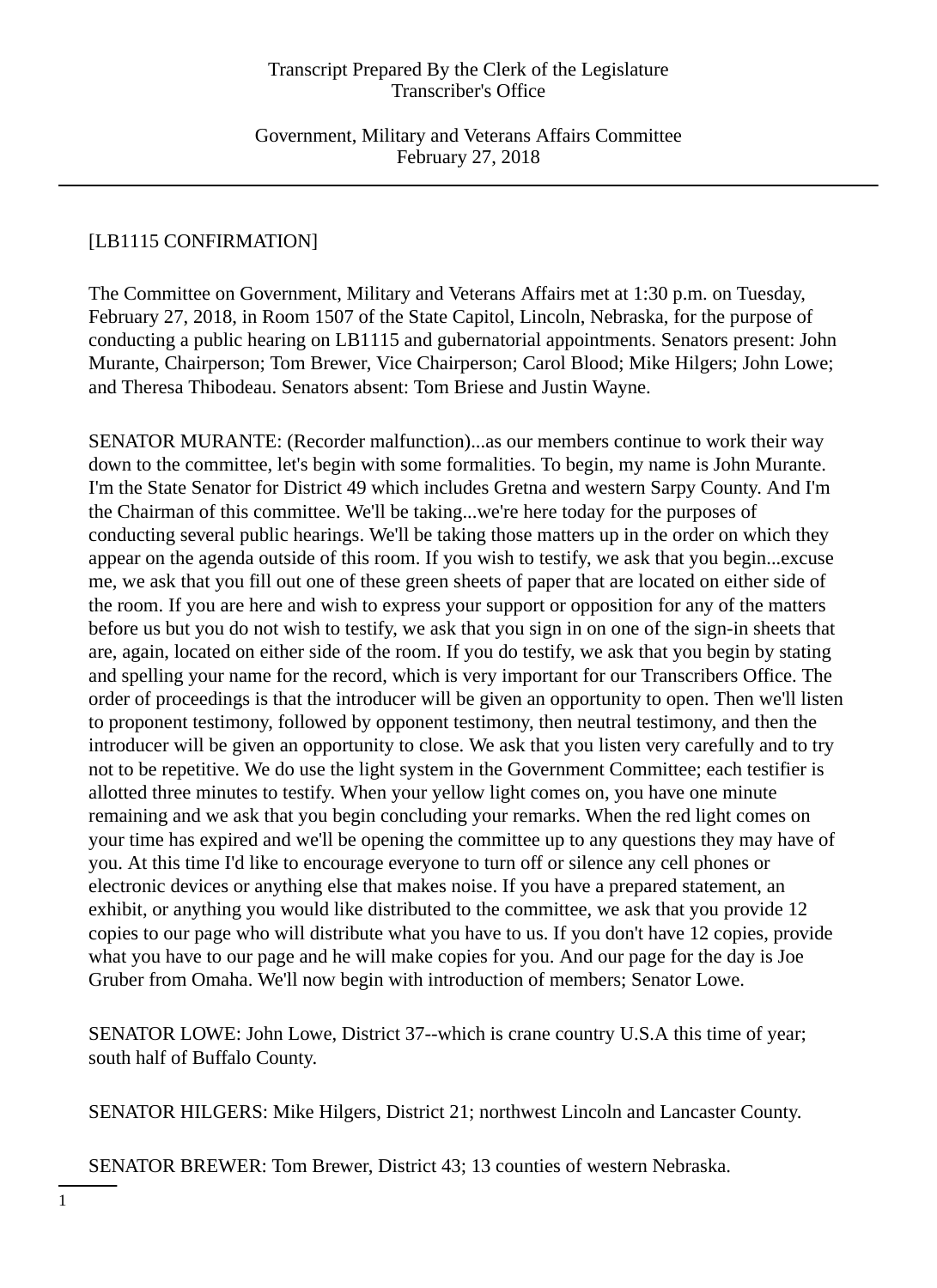Government, Military and Veterans Affairs Committee February 27, 2018

SENATOR THIBODEAU: Theresa Thibodeau, District 6; west-central Omaha.

SENATOR MURANTE: Senator Blood, Senator Wayne have bills in other committees and will be with us as quickly as they can. So with that, we will move to our first item on the agenda; Roger Dixon's appointment to the Nebraska Tourism Commission. Welcome. [CONFIRMATION]

ROGER DIXON: (Exhibit 1) Good afternoon. Roger Dixon, R-o-g-e-r D-i-x-o-n. I'm the Governor's appointment for District 1 of Nebraska Tourism Commission. My other job is I'm the president and CEO of the Metropolitan Entertainment and Convention Authority in Omaha, CenturyLink Center, TD Ameritrade Park. I think we add a few things to drawing people in to our state and to our city and hope to continue doing that. Be happy to answer any questions. [CONFIRMATION]

SENATOR MURANTE: All right, thank you for your opening. Are there questions? I see none. Thank you very much. [CONFIRMATION]

ROGER DIXON: Thanks. [CONFIRMATION]

SENATOR MURANTE: And we'll proceed to proponent testimony to Roger Dixon's appointment to the Tourism Commission. Is there any opposition testimony? Is there any neutral testimony? Seeing none, that closes the hearing on Roger Dixon. We will proceed to Matthew DiVito's appointment to the SERC board. Welcome. [CONFIRMATION]

MATTHEW DiVITO: (Exhibit 1) Good afternoon. Matthew DiVito, M-a-t-t-h-e-w D-i-V-i-t-o. I was appointed to the trucking industry opening on the SERC board. My background is I was an army officer for about eight years, then joined Crete Carrier. Currently the director of safety at DOT Compliance. And I look forward to getting involved with SERC and filling the role as the trucking industry rep, pending any questions you guys have for me. [CONFIRMATION]

SENATOR MURANTE: All right. Thank you very much for your testimony and for your interest in the SERC board. Are there questions? Senator Brewer. [CONFIRMATION]

SENATOR BREWER: Thank you, Mr. Chairman. Just out of curiosity, you were what branch as an officer; infantry, armor, transportation... [CONFIRMATION]

MATTHEW DiVITO: Logistics. [CONFIRMATION]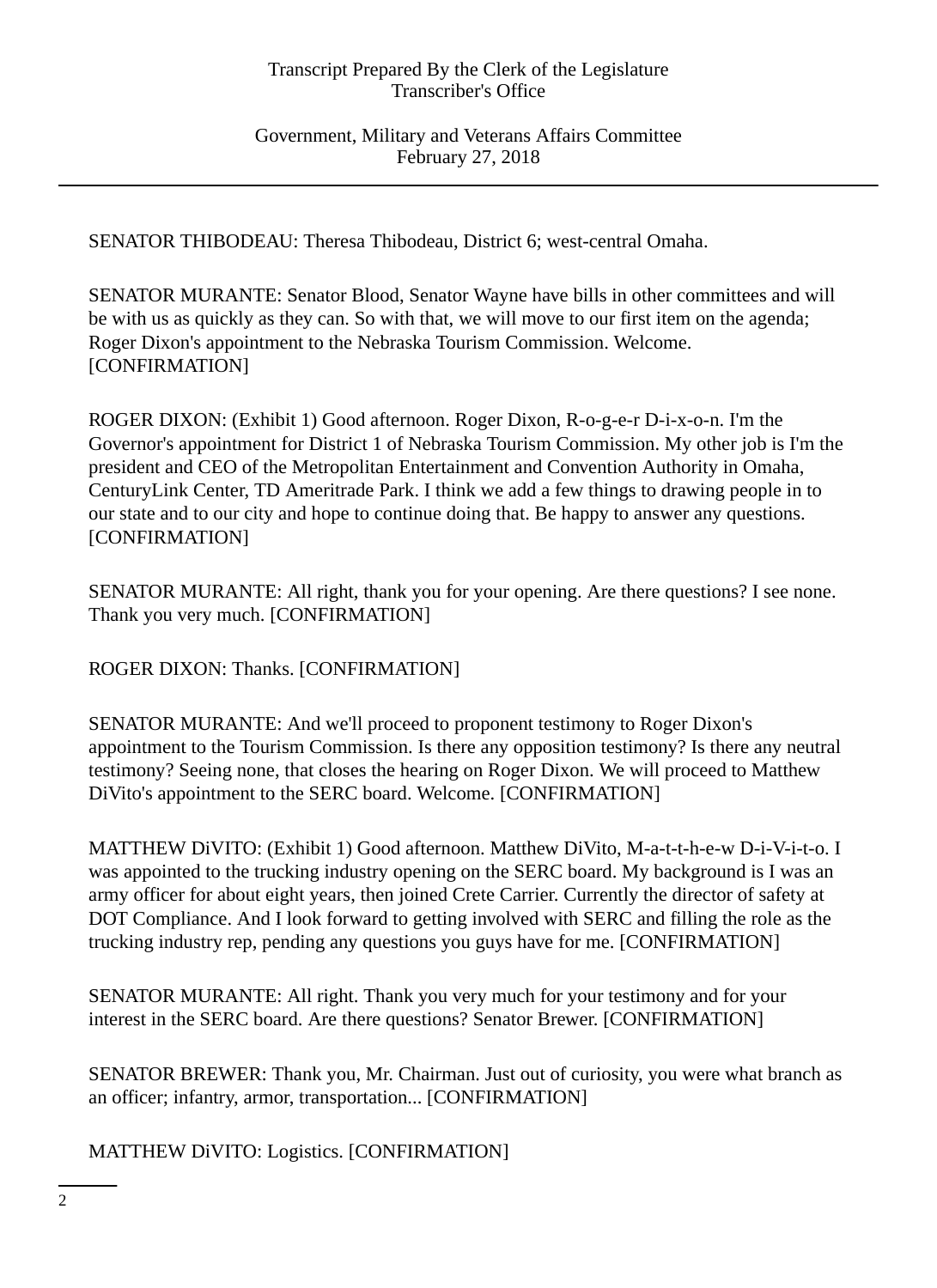## Government, Military and Veterans Affairs Committee February 27, 2018

# SENATOR BREWER: What's that again? [CONFIRMATION]

## MATTHEW DiVITO: Logistics. [CONFIRMATION]

SENATOR BREWER: Ah, which would make a perfect fit for why you work for the trucking job now. [CONFIRMATION]

MATTHEW DiVITO: Yes. [CONFIRMATION]

SENATOR BREWER: Thank you. [CONFIRMATION]

SENATOR MURANTE: Thank you. I see no additional questions. [CONFIRMATION]

MATTHEW DiVITO: All right, thanks. [CONFIRMATION]

SENATOR MURANTE: Thank you, very much. And we'll proceed to proponent testimony to Matthew DiVito's appointment to the SERC board. Are there any proponents? Are there any opponents? Is there any neutral testimony? Seeing none, that closes the hearing on Matthew DiVito's appointment to the SERC board. And we'll proceed to LB1115. [CONFIRMATION]

SENATOR BREWER: All right; LB1115, Senator Murante. Welcome to your committee on Government, Military and Veterans Affairs. [LB1115]

SENATOR MURANTE: (Exhibit 1) Thank you, Vice Chairman Brewer, members of the Government, Military and Veterans Affairs Committee. For the record my name is John Murante, J-o-h-n M-u-r-a-n-t-e. I'm the state senator for District 49, which includes Gretna and western Sarpy County. And I'm here today to introduce LB1115. LB1115 is introduced for the purposes of effectuating a provision in the Nebraska State Constitution. I believe I have distributed to the committee the relevant portions of our State Constitution. And I will read it because it is a onesentence line; "the basis of apportionment shall be the population excluding aliens, as shown by the next preceding federal census." In analysis, the term "aliens" as it was used in 1919 and 1920 when our current...when the constitution as it currently exists was drafted meant non-citizens. And for an extended period of time this provision was carried out in the state of Nebraska by using the non-citizen population that was aggregated by the United States Census Bureau. But in the 1960s the Census Bureau stopped asking the question on the census form about citizenship. And so, since that time we have simply ignored this provision in our State Constitution. In my view that is not a serious policy consideration. I believe that we cannot simply take a provision of our constitution and ignore it. And today we have the means to effectuate this provision. And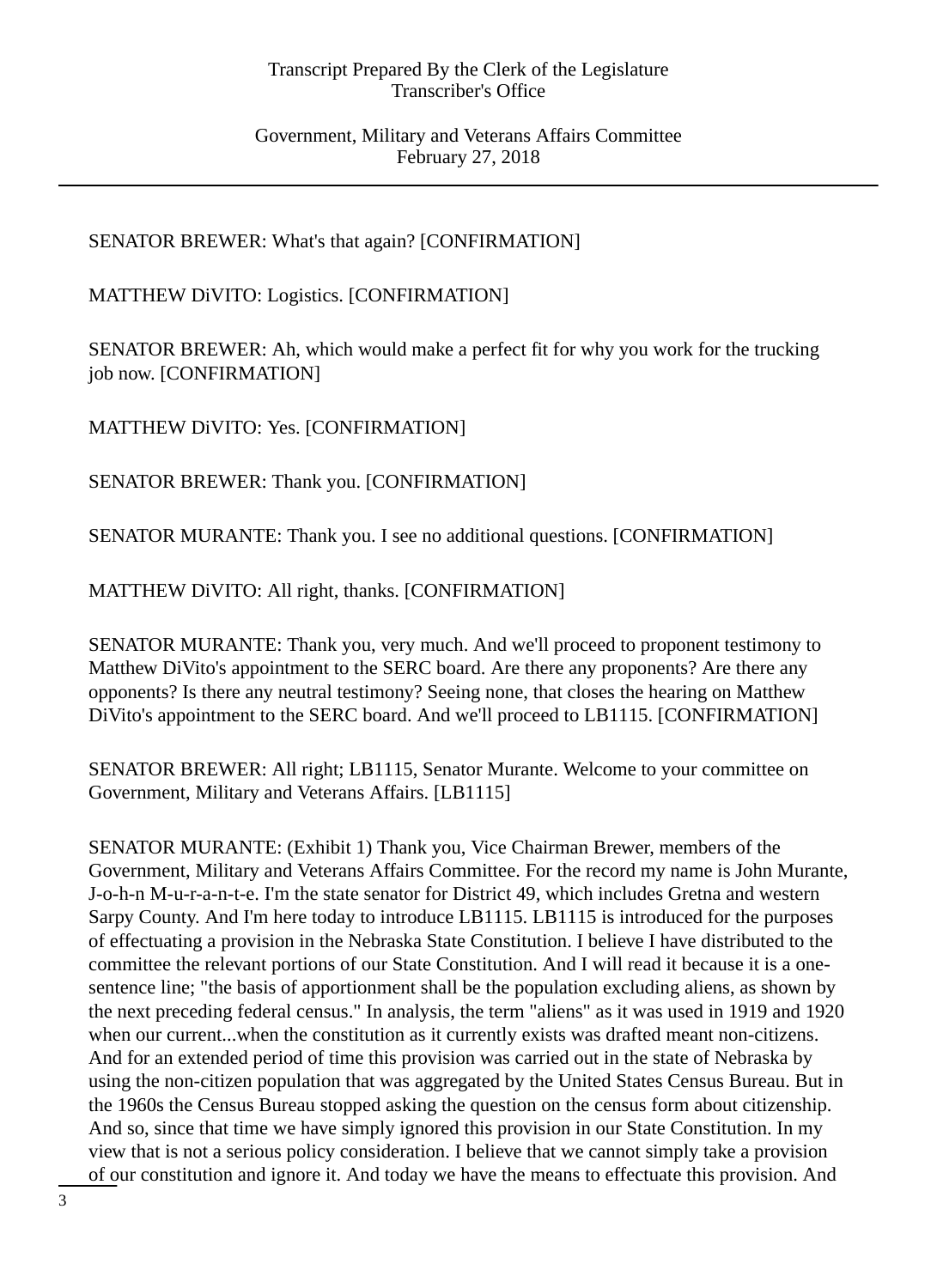Government, Military and Veterans Affairs Committee February 27, 2018

the means is what is offered in LB1115, and that is to use the non-citizen population estimate as provided by the United States Census Bureau and to subtract those numbers out from the Census Bureau's data that they deliver to the Legislature following their census every ten years. In my view, this is the best and most appropriate way...and to be clear, this bill applies to the state Legislature, it applies to judiciary districts, it applies to political subdivisions for a simple reason. While the Legislature does have the authority to redistrict Board of Regents, Public Service Commission, State Board of Education, the operative lines...the operative words "excluding aliens" do not appear in the sections of the constitution that deal with those offices. They only appear here with the judiciary, and we are including this for political subdivisions. In my view, we cannot simply ignore our State Constitution, and our State Constitution cannot be clearer as to how we...how the people of Nebraska have determined how the Legislature needs to draw their maps. I've actually taken the opportunity to go all the way back and read the transcripts from the constitutional conventions of 1919...the Constitutional Convention of 1919 and 1920, and observed and took note of the floor discussion back then as it related to this matter. And it was striking to me how the more things change, the more they stay the same; that it was very much a discussion of rural versus urban back then. A discussion of the relative powers of Omaha versus the rest of the state and the legislative districts that were contained there. Many of the discussions that happened in that constitutional convention we still have in this state today. But they made it very clear and their intent was simple; they felt that drawing districts based on citizens and excluding non-citizens--or "excluding aliens" as they put it- number one, it encouraged those people coming to the state of Nebraska to become citizens. But it also directed the districts to be drawn for the people of Nebraska. So that was their goal in 1919 and 1920. And I think that that reasoning still stands today. So, this is a relatively simple bill. Its impacts could be significant, but I think it is something that, at the end of the day, we can't simply ignore what our constitution has to say. And I think this is a bill that is worthwhile and I would encourage your support. [LB1115]

SENATOR BREWER: All right. Thank you for your opening, Chairman Murante. Questions? Hilgers. [LB1115]

SENATOR HILGERS: Thank you, Vice Chairman Brewer. Thank you, Chairman Murante, for bringing the bill. Two quick questions for you. One is, my understanding is your bill does not deal with the apportionment of districts for house...federal House members, is that correct? [LB1115]

SENATOR MURANTE: That's correct. [LB1115]

SENATOR HILGERS: Okay. It is my understanding, looking at the case law relating to apportionment of districts, that states have more discretion in deciding how they would like to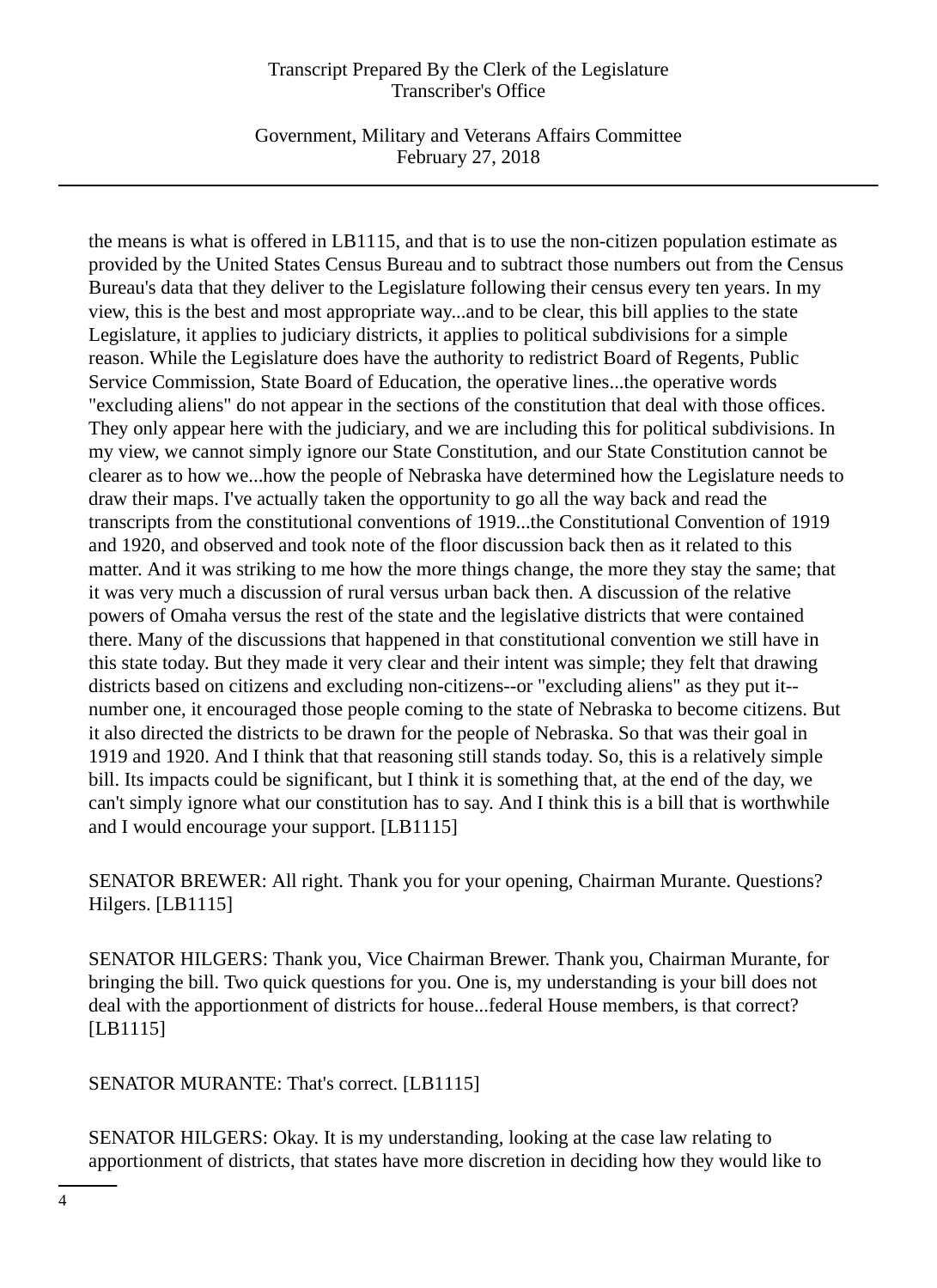Government, Military and Veterans Affairs Committee February 27, 2018

apportion districts for intrastate districts such as legislature or judicial districts and the like. Is that your understanding as well? [LB1115]

SENATOR MURANTE: Absolutely, and there are a number of different ways that that, what you said, manifests itself. A good example is when it comes to drawing Congressional district maps, population deviation cannot exceed a single person, right? So if there's 1.8 million Nebraskans, each district has to have exactly 600,000 people in it. Whereas when you look at legislative districts, that deviation can be plus or minus 5 percent of the ideal population. So the standards are very, very different. And the operative case that came out of Texas where the litigants actually argued that using total population was unconstitutional because it created districts with dramatically different numbers of registered voters in them. And we certainly see that in Nebraska. I think if you compared Senator Geist's District, for example, with Senator Morfeld's district the number of registered voters vary widely. But what the Supreme Court essentially held was that Texas was permitted to use total population because states have a degree of discretion as to how they will apportion their maps. [LB1115]

SENATOR HILGERS: Thank you. [LB1115]

SENATOR BREWER: All right, additional questions? Additional questions? Seeing none, thank you again for your testimony. [LB1115]

SENATOR MURANTE: Thank you. [LB1115]

SENATOR BREWER: This time we will transition to those proponents. Come on up. Welcome. [LB1115]

SCOTT LAUTENBAUGH: Mr. Vice Chairman and members of the committee, my name is Scott Lautenbaugh, L-a-u-t-e-n-b-a-u-g-h. I am here representing myself on this and not any particular lobbying client at all. I really struggled to prepare comments on this because it is basically a bill that says our constitution says we should do this, and so we should. Even I can't figure out how to elaborate on that very much. The court cases are clear that states are given discretion to determine the population they consider. And what this bill, again, would require us to do we're supposed to already be doing under our constitution. So, I know I said I'm struggling to find ways to elaborate, and it sounds like now I'm just drawing it out because I have nothing more to add (laughter) and that's what the constitution says, so. So, I came in favor of the bill. I'd be happy...I was intimately involved in redistricting last time, I would be happy to answer any questions you might have. [LB1115]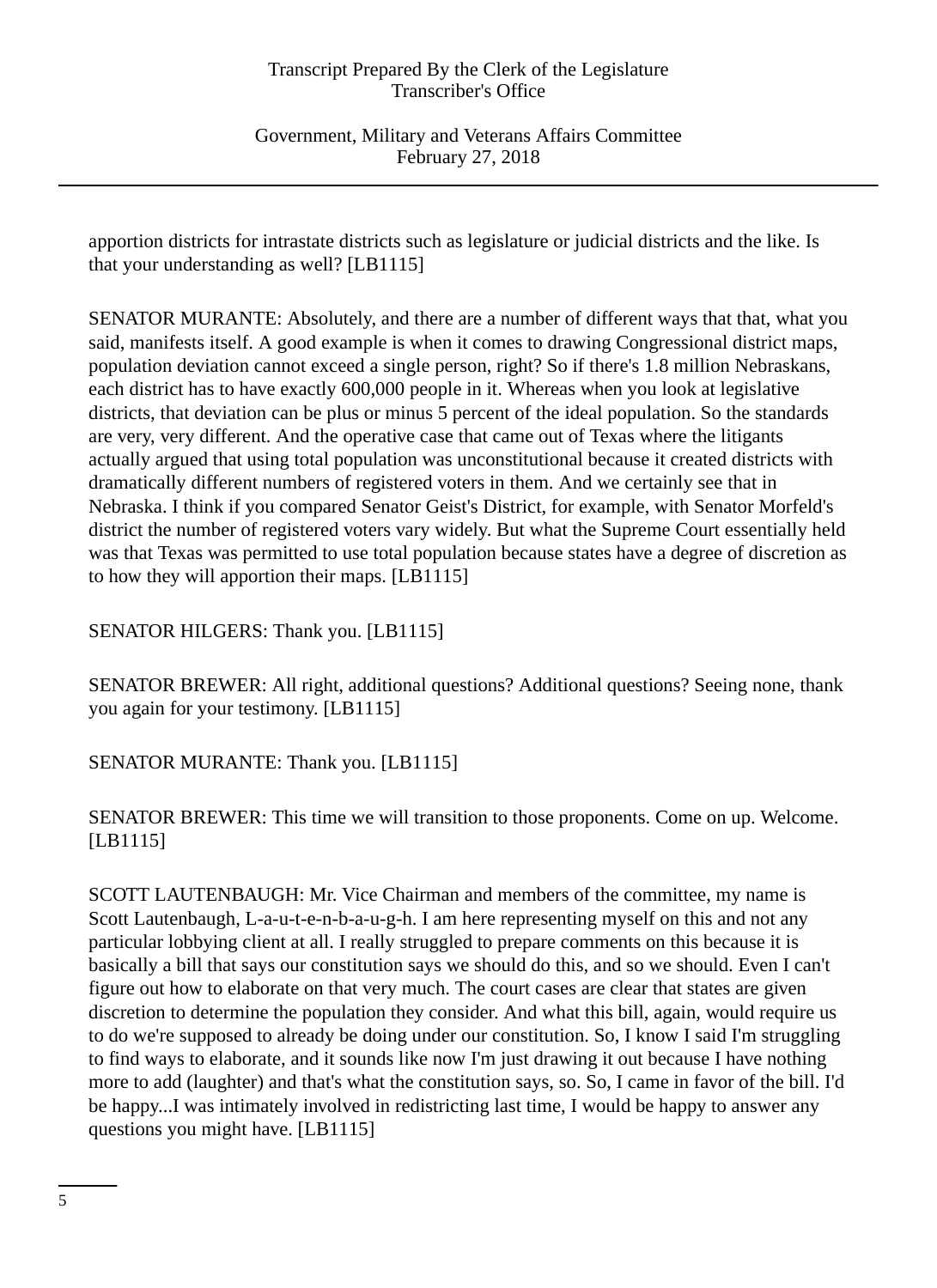SENATOR BREWER: All right, well, thank you for your testimony. Questions? Senator Hilgers. [LB1115]

SENATOR HILGERS: Thank you, Mr. Vice Chairman. Thank you, Senator Lautenbaugh for being here. I agree with you; when I read the constitution it's as plain as day. I have not served during a redistricting, you have. Can you speak to your experience as to why this hasn't happened before? [LB1115]

SCOTT LAUTENBAUGH: Honestly, I don't know. I don't remember this issue coming up in 2011. I'm kind of embarrassed that it didn't because, again, it was in the constitution then, too, so we should have dealt with it then. [LB1115]

SENATOR HILGERS: Thank you. [LB1115]

SENATOR BREWER: All right, additional questions? All right. Thank you, Senator, for your testimony. All right, additional proponents? Proponents? Seeing none, those in opposition? Opponents? Come on up. Welcome. [LB1115]

RA'DANIEL ARVIE: Good afternoon. My name is Ra'Daniel Arvie, R-a-'-D-a-n-i-e-l A-r-v-i-e. I'm from Omaha, Nebraska. I'm currently a senior at Omaha Central High School. And I am an opponent of LB1115. Well, there's a couple of things that I noticed that I didn't quite agree with. As Senator Murante said, it is in our constitution to...not to include those who aren't citizens. But the constitution was last, I'd say, overlooked (sic--looked over) in 1919. And given American history, we know kind of the idealogy that was rampant in 1919: racism, isolation, only wanting to include what the majority--the white majority--of the country wanted. And that obviously was to not include those who weren't citizens, and those who weren't citizens at the time were immigrants. I think that is not right because according to the constitution those, even if they aren't citizens, once they come upon our shores they do have the basic rights given to man and one of those is the right to representation. And also I do not quite agree with the...if there's anything that we want to change in the constitution I do not quite agree with the term used to describe those citizens, "aliens." It's inhumane, and we're in 2018. We know what and what not to do, and that is something we simply should not be okay with and sit around and use. And, yeah. [LB1115]

SENATOR BREWER: All right, does that conclude your testimony? [LB1115]

RA'DANIEL ARVIE: That concludes my testimony. [LB1115]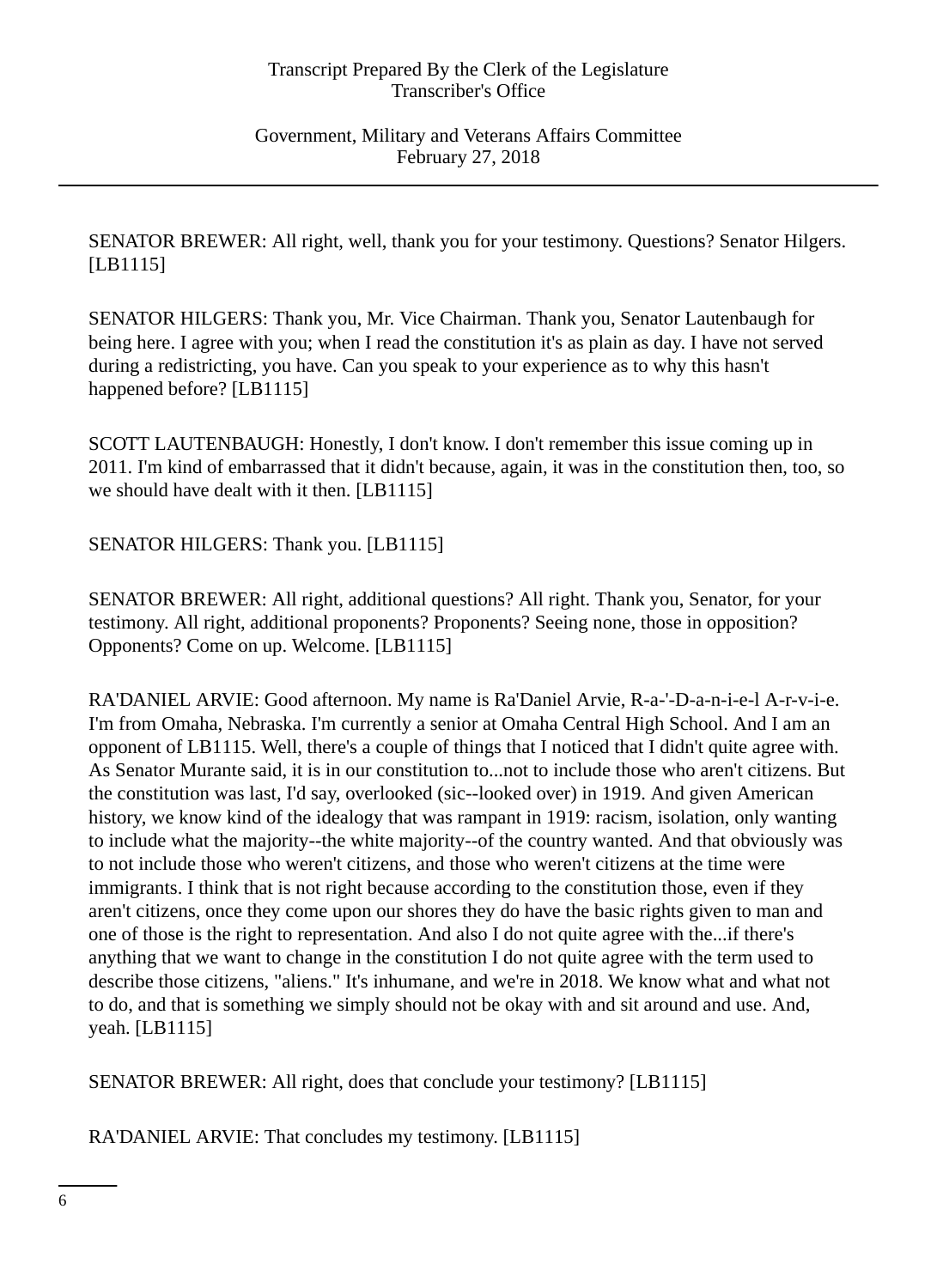Government, Military and Veterans Affairs Committee February 27, 2018

SENATOR BREWER: All righty, thank you. Questions? Senator Hilgers. [LB1115]

SENATOR HILGERS: Thank you, Mr. Vice Chairman. Thanks for coming down. Is this the first time you've testified? [LB1115]

RA'DANIEL ARVIE: Yes, sir. [LB1115]

SENATOR HILGERS: Well, you did great. I appreciate you taking time to come down to your Legislature. We appreciate hearing from you today. So, thank you. [LB1115]

RA'DANIEL ARVIE: You're welcome. [LB1115]

SENATOR BREWER: All right, additional questions? Seeing none, thank you for your testimony. [LB1115]

RA'DANIEL ARVIE: You're welcome. [LB1115]

SENATOR BREWER: All right, additional opponents? Welcome back to your Committee on Government, Military and Veterans Affairs. [LB1115]

GAVIS GEIS: Vice Chair Brewer, members of the Government Committee, my name is Gavin Geis, G-a-v-i-n G-e-i-s. And I'm the executive director of Common Cause Nebraska. We are in opposition to LB1115, and there's a couple things that I wanted to point out. Specifically in regards to the controlling Supreme Court decision on this, and that's Evenwel v. Abbott that was decided I do believe just a couple...was it last year or the year prior? There was an amicus brief filed in that case from previous census directors. And in that amicus brief, those census directors pointed to that data gathered on alienage and basically what they said, in gathering that alienage data it isn't done at the time of the normal census, it's done on a rolling basis. It is done every three to five years. And at the time that we gather the census data, it can be up to 80 percent out of date. So, and this is, like I said, I'm pulling this directly from their amicus brief. This is the data they provided in filing it. And that's something I think we should take into account when we're looking at using that data to draw our own maps in this regard. That's something that could be troubling if we're going to base our own maps on what could be possibly 80 percent out-ofdate data that could be used in possible challenges to our own maps. If our maps would go up to a court challenge, an out-of-date map could be challenged on partisanship, which is an ongoing discussion at the federal level, could be challenged on gerrymandering, racial bias, not even if it is intended out-of-date data. Just leaves and allows room for challenges, expensive challenges. So, it's something we need to look at. We need to consider the fact that this is not gathered at the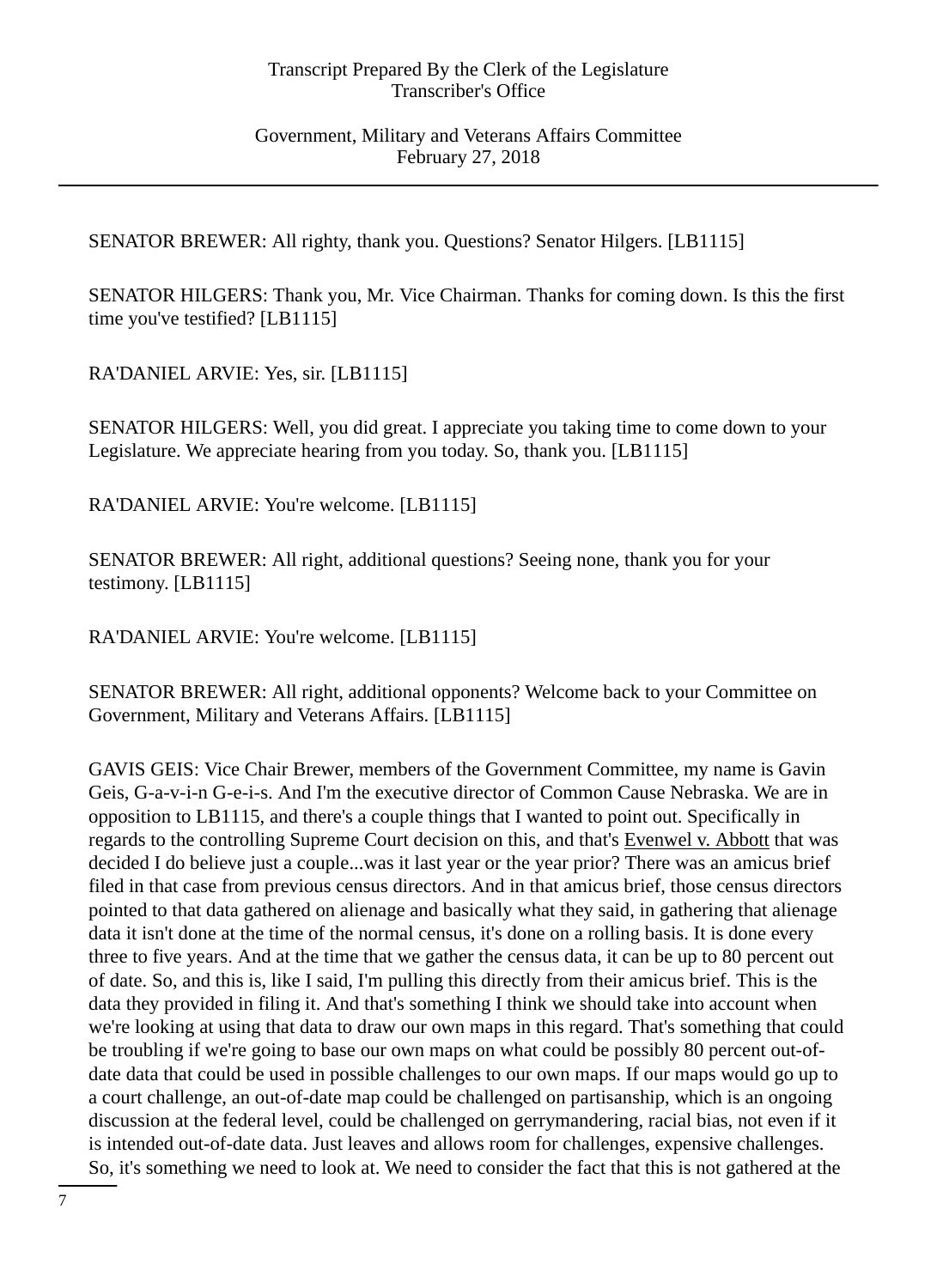Government, Military and Veterans Affairs Committee February 27, 2018

census block level. It's not gathered at the census block level concurrently, it's at a rolling basis every three to five years. Like I said, this is coming from former census directors. The second thing that I wanted to point out is that even if these are non-citizens, do we want to say that every non-citizen doesn't deserve representation? There are a lot of non-citizens that maybe in the past we would have said they don't...our past Nebraskans would have said, no, we don't want to give them representation. But there are a lot of non-citizens that we actually value today. Let's look at international university students. Would we say that international university students who go to university, we value their contributions, they pay property...not property taxes, sales taxes. They contribute to their local property taxes, they contribute to their local community. Would we say that they don't deserve some sort of representation? Some sort of somebody to speak out for them? There may have been a time when life was simpler, when we didn't have the multiple levels of alienage that we would have said, nah, representation, who cares about that? But our alienage today is different, it's more complex. And there needs to be room for those diverse types of alienage to have representation in today's society. Thank you. [LB1115]

SENATOR BREWER: Thank you, Mr. Geis. All right, questions? Go ahead, Senator Hilgers. [LB1115]

SENATOR HILGERS: Thank you, Mr. Vice Chairman. Good to see you, Mr. Geis. Thank you for your testimony today. So, I read the same decision, I just want to make sure you and I are on the same page as to... [LB1115]

GAVIN GEIS: Please. [LB1115]

SENATOR HILGERS: ...the nature of your objection. I don't hear you arguing, necessarily... [LB1115]

GAVIN GEIS: Yes. [LB1115]

SENATOR HILGERS: ...although I don't want to put words in your mouth, that you believe the Nebraska constitutional scheme and the scheme that would be embodied in LB1115 is unconstitutional. [LB1115]

GAVIN GEIS: No... [LB1115]

SENATOR HILGERS: Okay. [LB1115]

GAVIN GEIS: ...not at all. [LB1115]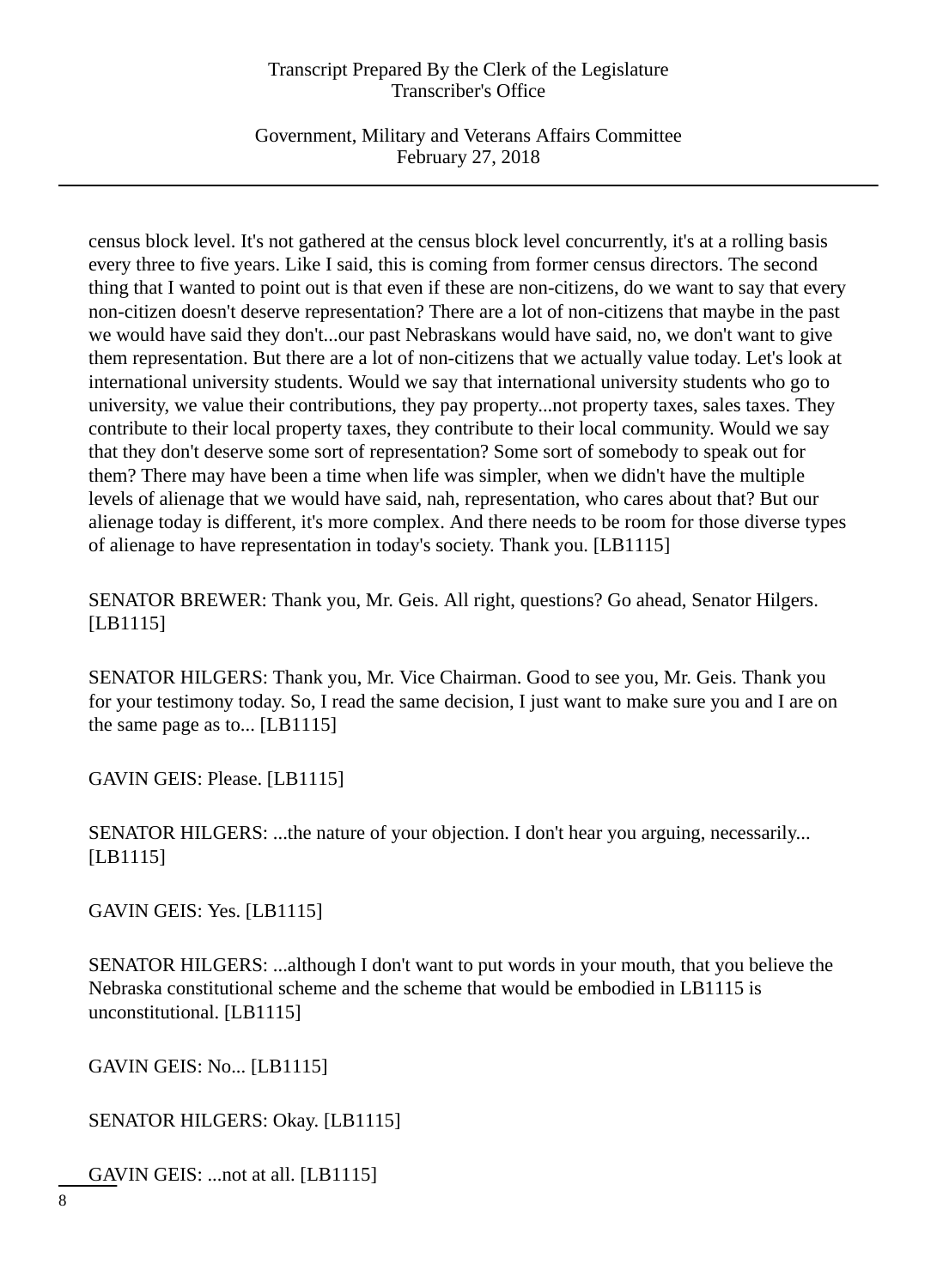SENATOR HILGERS: But the concern that you are articulating is that potentially the data may not be good enough to... [LB1115]

GAVIN GEIS: May not be usable. [LB1115]

SENATOR HILGERS: May not be usable, and if we were to use it... [LB1115]

GAVIN GEIS: Could create... [LB1115]

SENATOR HILGERS: ...could ultimately through a court challenge down the road, those maps could be invalidated. [LB1115]

GAVIN GEIS: Exactly. [LB1115]

SENATOR HILGERS: So, in other words, it's a caution for us if LB1115 were to pass--or even if not because I do think the constitution is clear--that we should be paying careful attention to the data we use. Correct? [LB1115]

GAVIN GEIS: Exactly, yes. [LB1115]

SENATOR HILGERS: And then the second argument is just a policy argument as to...since Nebraska, I believe, does have the ability to decide between amongst...not for House seats, but for intrastate seats we can pick and choose how we would like to apportion so long as they have a rational basis. You're making a policy argument for choosing one versus the other, is that right? [LB1115]

GAVIN GEIS: Right, two separate arguments there... [LB1115]

SENATOR HILGERS: Okay... [LB1115]

GAVIN GEIS: ...you'd be correct, yes. [LB1115]

SENATOR HILGERS: ...perfect. Thank you, Mr. Geis. I appreciate it. [LB1115]

GAVIN GEIS: Of course. [LB1115]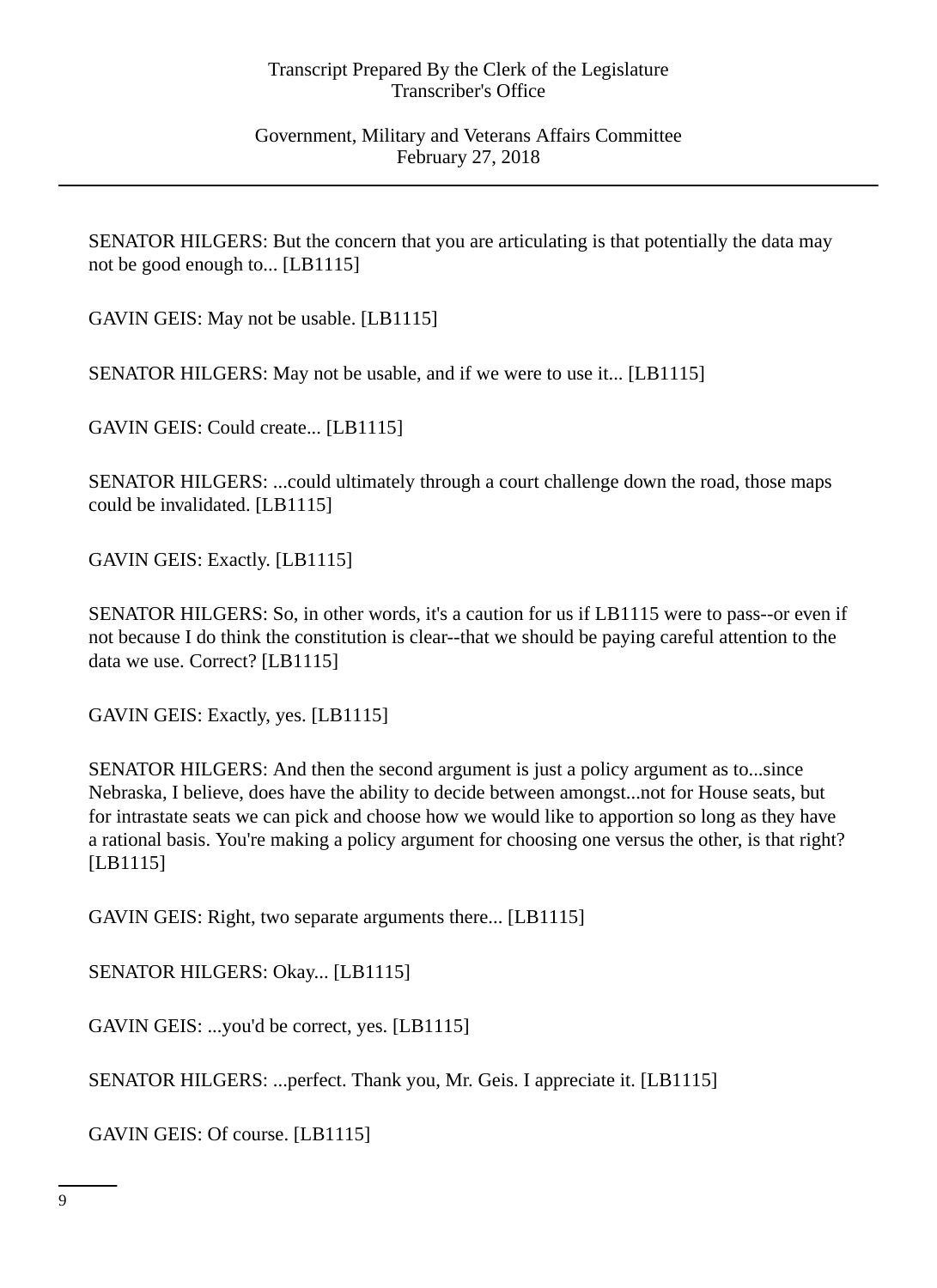SENATOR BREWER: Yes, Senator Lowe. [LB1115]

SENATOR LOWE: Thank you, Vice Chairman. And thank you, Mr. Geis, for being here. [LB1115]

GAVIN GEIS: Of course. [LB1115]

SENATOR LOWE: What data do you think we should use since this data doesn't seem to be quite up to date? [LB1115]

GAVIN GEIS: The argument that they seem to be making is that states would have to do their own censuses to have usable data that would be unchallengeable at any level. So, states would basically have to create their own census data to have something that would be beyond the scope of challenge. [LB1115]

SENATOR LOWE: Okay. Where do we get that money from to do that (laughter)? [LB1115]

GAVIN GEIS: I'm sorry, I don't have that answer. [LB1115]

SENATOR LOWE: I mean, our state right now is not well off financially. As the universities have shown us, and we would probably have to take more money from the university to do that. Are you... [LB1115]

GAVIN GEIS: I don't like that idea. [LB1115]

SENATOR LOWE: I didn't think you probably would. [LB1115]

GAVIN GEIS: I'm not supporting that. All I know is that they said it was not good data at the federal level and that states would have to find that data themselves to be beyond challenge. [LB1115]

SENATOR LOWE: Okay, thank you. And, you know, I own property in Colorado. And so I travel and I visit to Colorado. And so if I should have representation in Colorado when I'm there, I should be able to tell their state what to do as an alien to Colorado? [LB1115]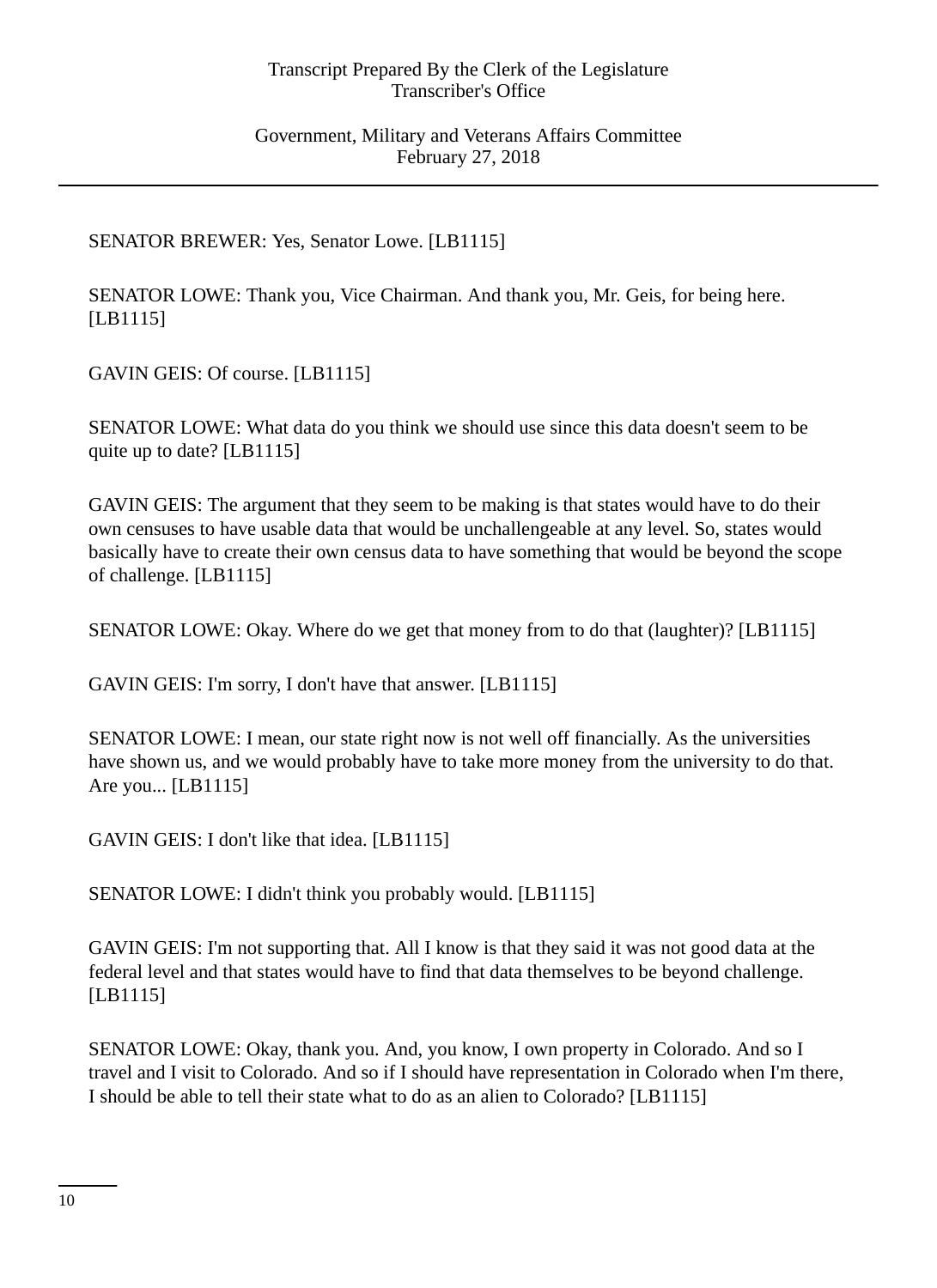Government, Military and Veterans Affairs Committee February 27, 2018

GAVIN GEIS: I'm not arguing that you should have the right to vote, I'm not arguing that international students should have the right to vote. But I do think someone should be looking out for their interests. [LB1115]

SENATOR LOWE: Well, I believe that they are. And they're being well taken care of here, as far as the students and the university and things like that. [LB1115]

GAVIN GEIS: Right, today they are. And I do...and my main worry is that if we cut them out by cutting their population out that they might lose some of that. [LB1115]

SENATOR LOWE: I don't believe that right now we are. [LB1115]

GAVIN GEIS: Right, exactly. Right now, where we are right now today we're not. I agree. [LB1115]

SENATOR LOWE: Thank you for your testimony. [LB1115]

SENATOR BREWER: All right, thanks for your questions. Senator Hilgers. [LB1115]

SENATOR HILGERS: Thank you, Mr. Vice Chair. Just to follow up on that conversation just to make...since we are making a record here. I do want to make clear that I believe, and tell me if you disagree with this... [LB1115]

GAVIN GEIS: Okay. [LB1115]

SENATOR HILGERS: ...that the Supreme Court...that the applicable Supreme Court case law as to the data that we're talking about... [LB1115]

GAVIN GEIS: Right. [LB1115]

SENATOR HILGERS: ...when we're not talking about U.S. House seats--because I do believe that Senator Murante's correct. When we're talking about U.S. House seats, if you're one, just one person off... [LB1115]

GAVIN GEIS: Yes. [LB1115]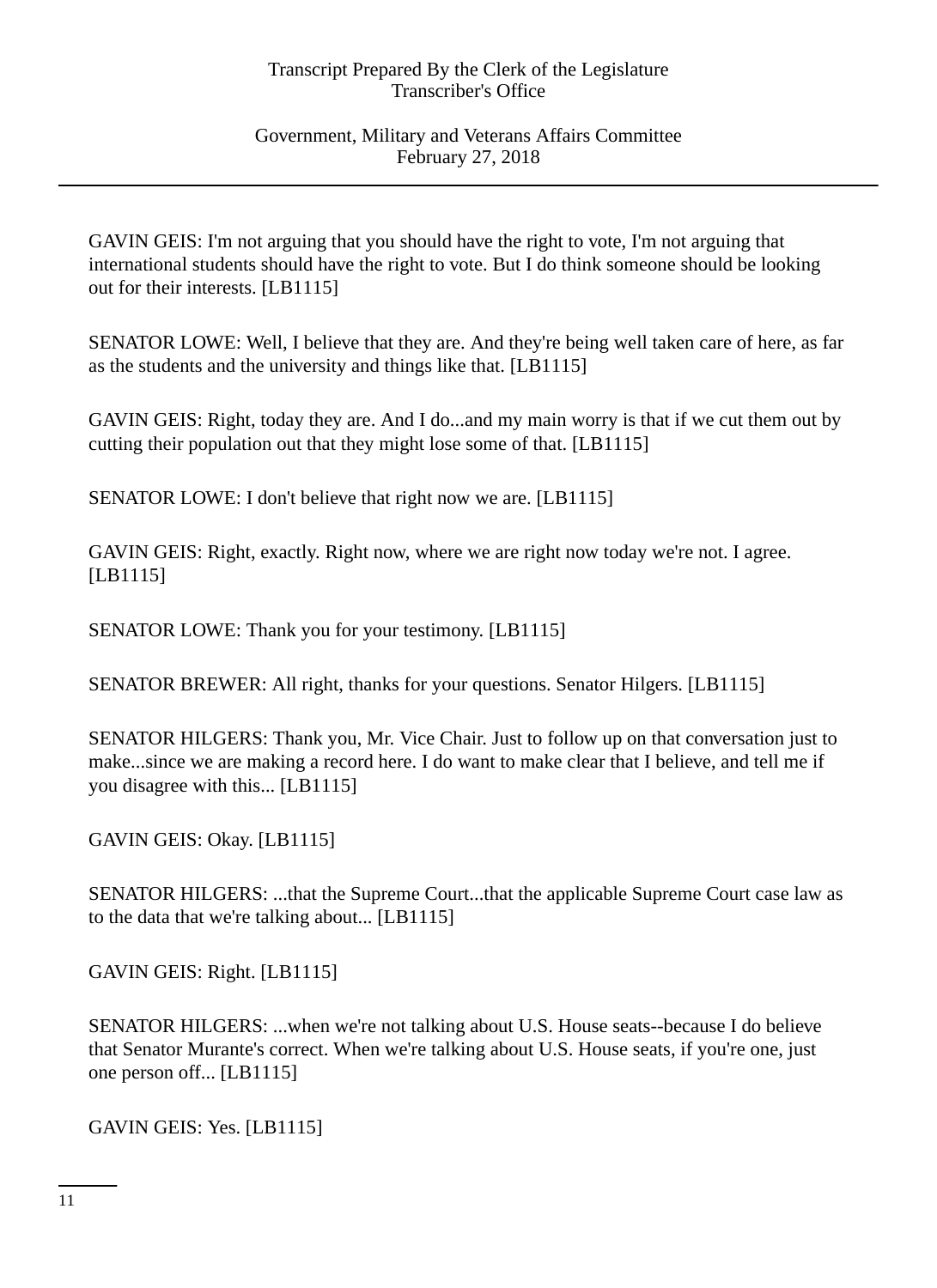Government, Military and Veterans Affairs Committee February 27, 2018

SENATOR HILGERS: ...the Protection Clause says that's not sufficient... [LB1115]

GAVIN GEIS: Right. [LB1115]

SENATOR HILGERS: ...but when we're talking about intrastate districts you are presumptively valid, I believe, if it's within a 10 percent deviation. [LB1115]

GAVIN GEIS: Yes. [LB1115]

SENATOR HILGERS: So, not to suggest that we...well, is that correct to your understanding? [LB1115]

GAVIN GEIS: Within a 10 percent deviation up to...yes, yes. As long as you're not over 10 percent you are presumptively...you have to be careful, it's not...for now, we'll say that. [LB1115]

SENATOR HILGERS: (Laughing) Well, and I don't want to...the cases say... [LB1115]

GAVIN GEIS: (Laughing) Let's be careful with that. [LB1115]

SENATOR HILGERS: The cases say what they say, I'm not trying to... [LB1115]

GAVIN GEIS: Yes, yes. [LB1115]

SENATOR HILGERS: Just my understanding, just because if someone reads this committee transcript down the road I want to make sure... [LB1115]

GAVIN GEIS: Ah. [LB1115]

SENATOR HILGERS: ...my understanding is that the courts would have a presumption--the presumption of course could always through a trial you could overcome that presumption--but I guess my point is; of course I think we want to have as good of data as we possibly can. [LB1115]

GAVIN GEIS: Right. [LB1115]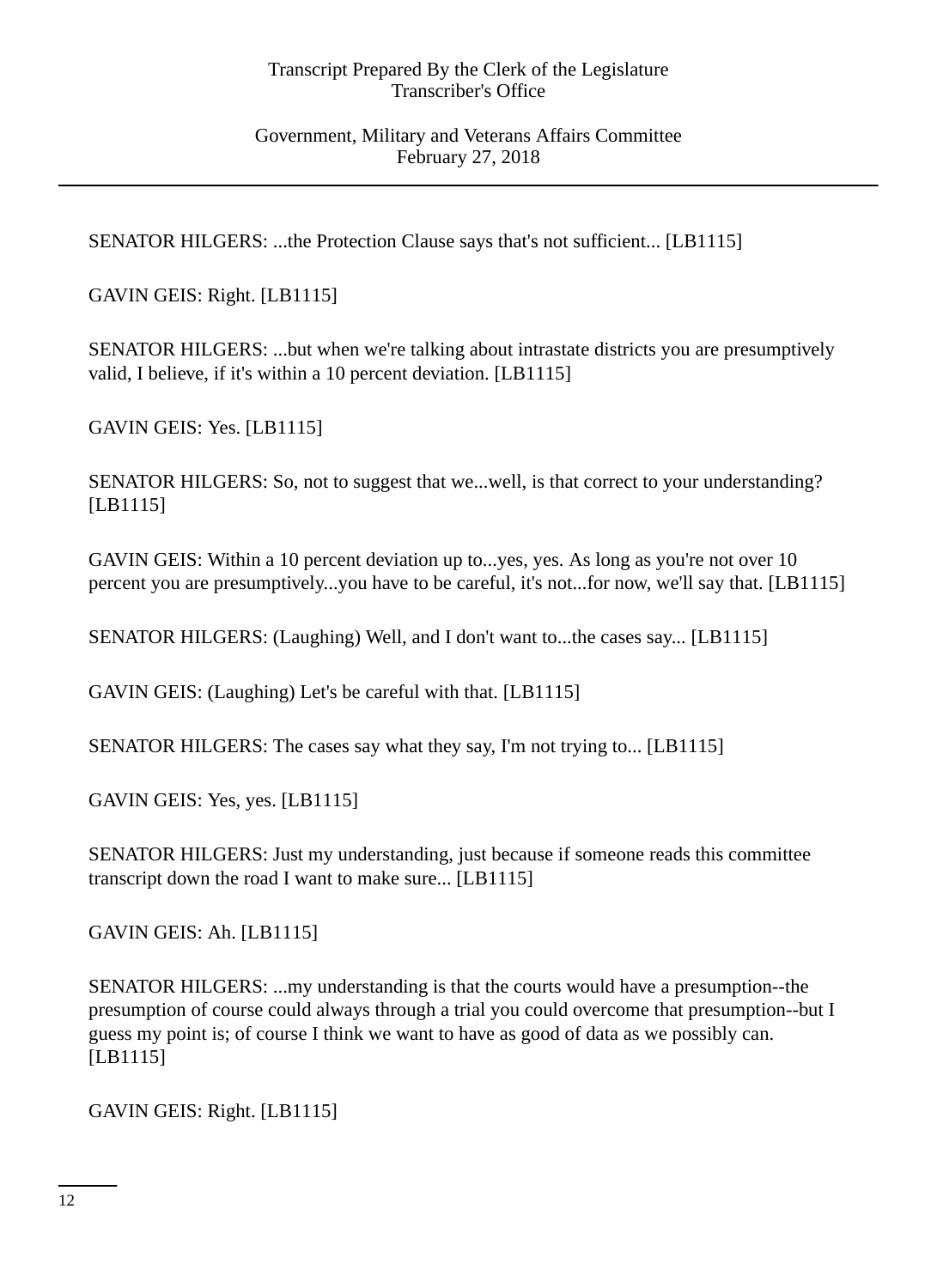SENATOR HILGERS: But I'm not...I want to make sure that the standards we're articulating at this hearing... [LB1115]

GAVIN GEIS: Right. [LB1115]

SENATOR HILGERS: ...are not...they're not the same standard as for a federal House seat, is all. [LB1115]

GAVIN GEIS: Understood, and they can only...as far as I understand, you can only vary that significantly in population up to that 10 percent, if we're going to go up there. You can only vary that significantly in population if it's in service to some other known redistricting traditional value. And alienage, I would say, it's arguable that that's a traditional redistricting value. [LB1115]

SENATOR HILGERS: So, and I would agree with your statement in the sense that you have to satisfy two conditions. One is it has to be within that 10 percent. But then secondly, to your point, which I wouldn't disagree with to a part way, which is it has to be to a rational basis. And there are a lot of things that have been recognized by the court. I don't know of any case that has actually directly determined whether or not not-citizenship is a value that would be a rational basis or not. And your argument, I guess, is that it wouldn't be. But it hasn't been decided. But at least insofar as the data piece, I think you and I are on the same page that up to 10 percent of presumption for intrastate redistricting... [LB1115]

GAVIN GEIS: Right, and that's for at the federal level. At the state level I think it would be a different discussion since we've never...as a state we've never used that large of a margin. So there might be a discussion to be had in terms of what we consider...we've only...I've only ever seen a 5 percent margin that we've used within intrastate districts. So... [LB1115]

# SENATOR HILGERS: Oh. [LB1115]

GAVIN GEIS: ...in terms of what we consider an appropriate margin of error for the satisfying the state presumption of as close of a margin as possible. I don't know...that's I think is another discussion for another day. [LB1115]

SENATOR HILGERS: Well, Mr. Geis, is that...and I guess I heard Senator Murante mention that. Is that, and I don't know the answer, is that a...do you have a state (inaudible)? [LB1115]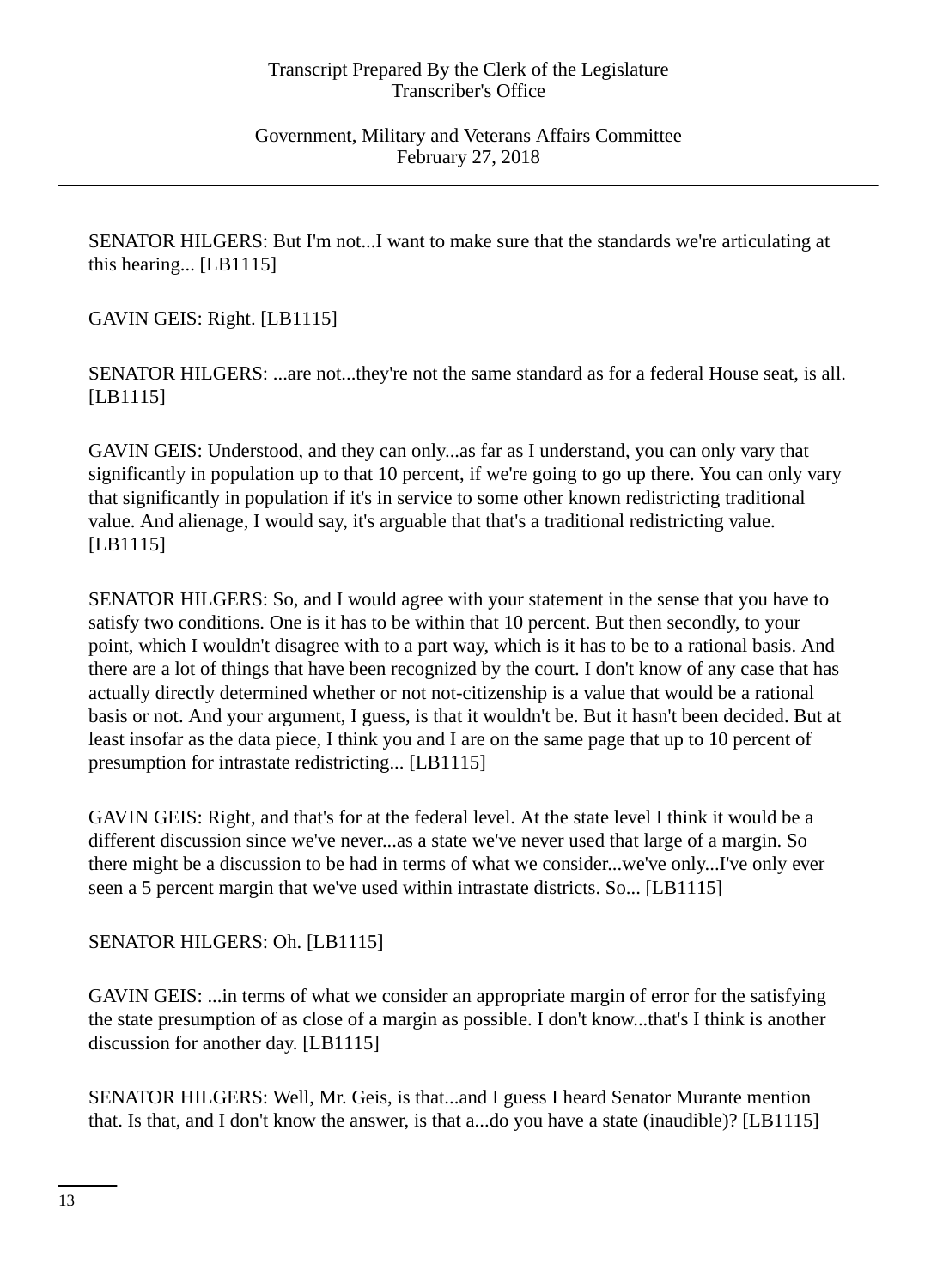Government, Military and Veterans Affairs Committee February 27, 2018

GAVIN GEIS: Yes, we have...the State Constitution says as nearly as equal in population as may be, is what the State Constitution requires. It doesn't define...and each time we do redistricting, we basically redefine what that requirement is. And in 2011 we used 5 percent, and in previous years we've actually used less. And we kind of redefine it each time. We've never, you know, written it down in statute per se. [LB1115]

SENATOR HILGERS: And there is no case? [LB1115]

GAVIN GEIS: There's no case. [LB1115]

SENATOR HILGERS: Okay. [LB1115]

GAVIN GEIS: But we've always been less than 10 percent traditionally, always. So I think there's some argument to be made that within Nebraska, less than 10 percent is definitely something that we would have to hold to. [LB1115]

SENATOR HILGERS: I got you, so the record is clear, I guess, what you're saying is from a federal U.S. Equal Protection under the federal constitution equal protection challenge 10 percent may be enough. But your point is it might be 5 percent when we apply state standards. [LB1115]

GAVIN GEIS: Right. [LB1115]

SENATOR HILGERS: Okay, I understand. Thank you, very much. [LB1115]

GAVIN GEIS: Of course. [LB1115]

SENATOR HILGERS: Thank you, Mr. Chairman...Vice Chairman. [LB1115]

SENATOR BREWER: Sure. Okay, additional questions. If not, I want to jump in here and run one by you here because... [LB1115]

GAVIN GEIS: I'll try. [LB1115]

SENATOR BREWER: ...just out of curiosity, if we're 80 percent out of date...and we're doing these census you said on a three to five year cycle? [LB1115]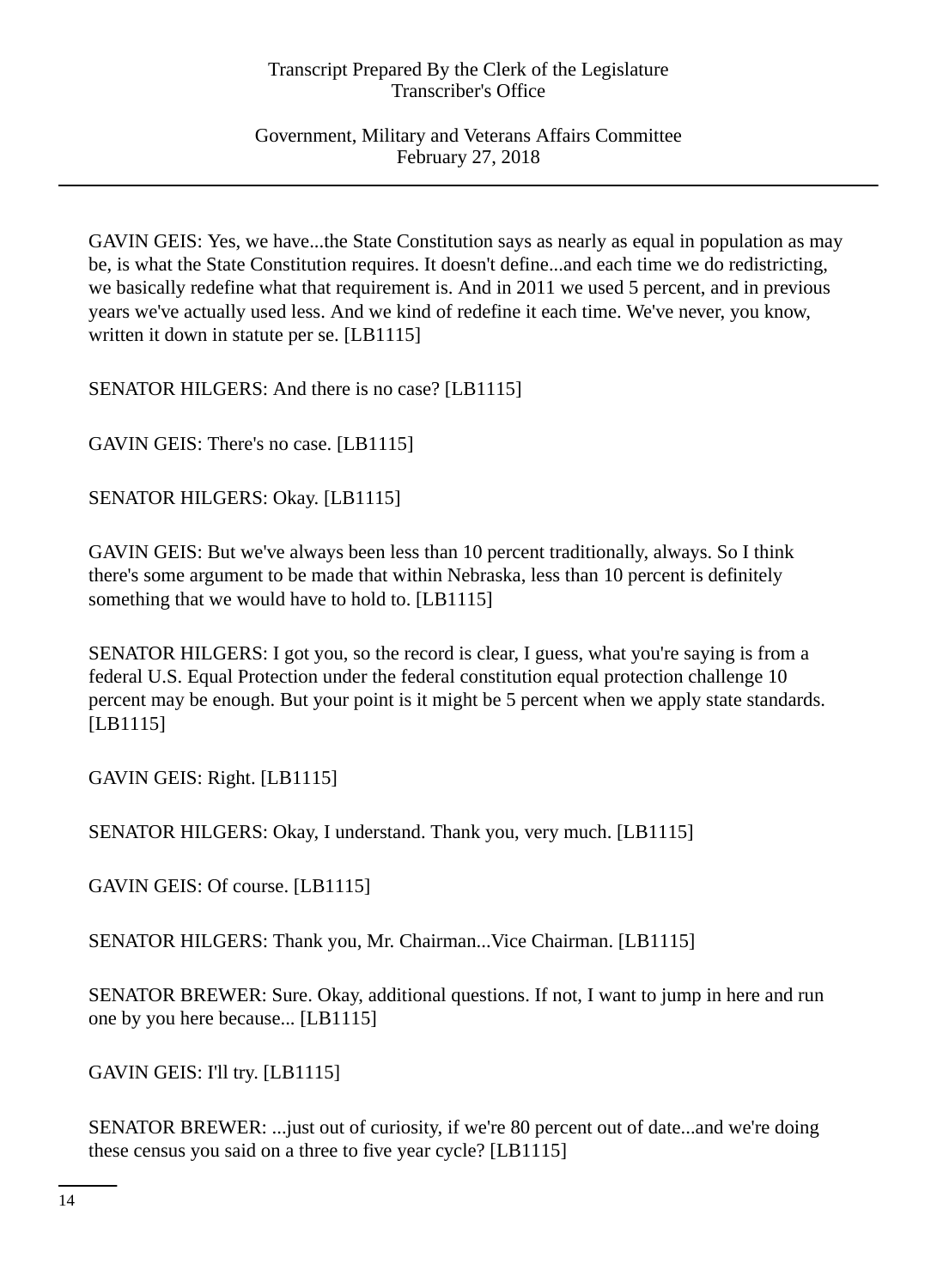Government, Military and Veterans Affairs Committee February 27, 2018

GAVIN GEIS: Yes, on a rolling basis. [LB1115]

SENATOR BREWER: Why are we that far off? I mean, what do you think we can attribute that to? [LB1115]

GAVIN GEIS: It's because it's just a program within the Census Bureau. As far as they reported it, it's not the census...it's a program they do within the Census Bureau within individual communities that they do on a rolling basis. Basically they don't do it concurrently with the census. I don't...it's the federal government. That's what I attribute it to. (Laughter) [LB1115]

SENATOR BREWER: Well, that sounds...that's a good answer right there. Now, as far as resetting and looking at numbers, we do that in a ten-year cycle, is that right? [LB1115]

GAVIN GEIS: Yes. [LB1115]

SENATOR BREWER: Okay. All right, and one more time; any additional questions? None, thank you, Mr. Geis, for your testimony. [LB1115]

GAVIN GEIS: Thank you. [LB1115]

SENATOR BREWER: All right, additional opponents? Come on up. Welcome to the Government, Military and Veterans Affairs Committee. You can go ahead and begin. [LB1115]

JONATHAN RENTERIA: (Exhibits 2 and 3) Thank you. Hello, Senator Murante, Vice Chair, members of the Government, Military and Veterans Affairs Committee. My name is Jonathan Renteria, that's J-o-n-a-t-h-a-n R-e-n-t-e-r-i-a. I am a community organizer with the Heartland Workers Center. I am here to testify on behalf of the organization in strong opposition to LB1115. As a nonpartisan organization that works with marginalized and underrepresented people across the state, we felt it our duty to speak strongly against this discriminatory bill. It is baffling to see so many of these, and I put that in parentheses (sic--quotations), types of policies come out of this legislature at a time when we are trying to grow our state economy, attract new business, and retain the talent that is currently keeping Nebraska growing. Non-citizens are already restricted from voting as it stands because it is quite literally illegal for them to do so. So when a prospective transplant looking to work at Amazon's new headquarters here in our great state decides to look into the politics of our state, what will they see? We want you to come here and start businesses and pay tax money and grow on our economy. But when it comes to representation, depending on what part of the state you're in and where you fall in our model, you may or may not count. Or will companies look at these policies before even thinking of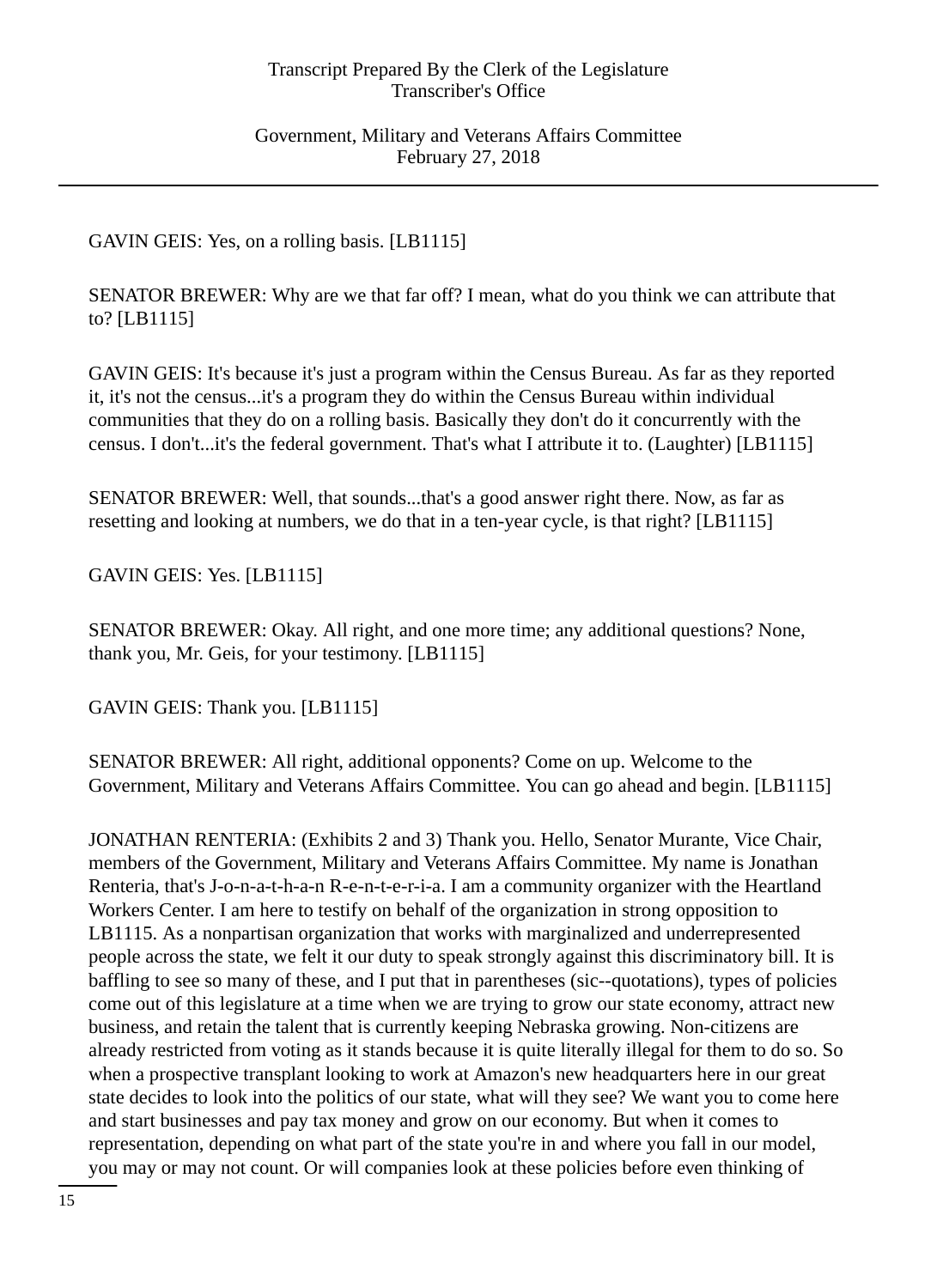Government, Military and Veterans Affairs Committee February 27, 2018

opening an office, and scoff when they receive a proposal from Nebraska cities looking to replace the lost tax revenue of companies moving their headquarters. Will passing bills like LB1115 make it easier to balance our budget? And again, this is a discriminatory policy because we do not have a problem with marginalized and underrepresented people being overrepresented in our government. In fact, quite the opposite is true, otherwise I would be out of a job. Because I am a visual person and I want to make sure that others understand this as well as the people who will be implementing this policy do, I have brought today a visual representation of one state senator. It's kind of what you guys are holding here. On the left side here is one current state senator that has been allocated to one of the top cities in the state in terms of population of noncitizens. On the right there is a blank state senator. I brought this to the committee today because you guys have been granted the authority to implement the model of how likely someone is to be a U.S. citizen in the state of Nebraska across those cities with the largest number of non-citizens. And you will be attempting to allocate those senators accordingly. Would any of the senators on this committee be willing to go before the citizens of those cities and say; due to modeling errors we cut out two-fifths of your population and incorrectly allocated you only three-fifths of a senator. Does that not open the state up to a constitutional challenge? Did the state of Nebraska not just pay millions of dollars in fines for discriminatory actions? One last time, we do not have a problem with marginalized and underrepresented people being overrepresented in this state. Good policy comes from constituents demanding real change and progress to better the lives of all Nebraskans. And LB1115, along with the other bills recently introduced by this body, do nothing to achieve this goal. As a state if we trying to be "Nebraska Nice," does that mean that we will say; show me your papers, please, but with a smile? We do not need this bill, and to vote for it is to say that you want to play a part in allocating representation in a way that this bill does not make clear. Thank you. [LB1115]

SENATOR BREWER: Thank you for your testimony. All right, questions? All right, seeing none, thank you for your testimony. All right, additional opponents? Welcome to the Government, Military and Veterans Affairs Committee. [LB1115]

GABRIELA PEDROZA: (Exhibits 4 and 5) Thank you. Hello, my name is Gabriela Pedroza, that's G-a-b-r-i-e-l-a P-e-d-r-o-z-a. Dear Senator Murante and members of the Government, Military and Veterans Affairs Committee, my name is Gabriela Pedroza and I am testifying on behalf of Heartland Workers Center. As an organization, we oppose LB1115. This bill would exclude anyone who is not a citizen, including people who are legal permanent residents or have work permits, as well as people who do not have permanent status. Based on estimates as stated in a January 18 Lincoln Journal Star article--which is also attached to my testimony--this bill would essentially exclude portions of the population, many of which are larger than some communities in the state. Using portions of the population...oh no, sorry. Using the 2010 Decennial Census approximately 12,800 non-citizens or 4 percent of the total population in Lancaster County, or 34,500 or 6.4 percent in Douglas County, and in Colfax County--which has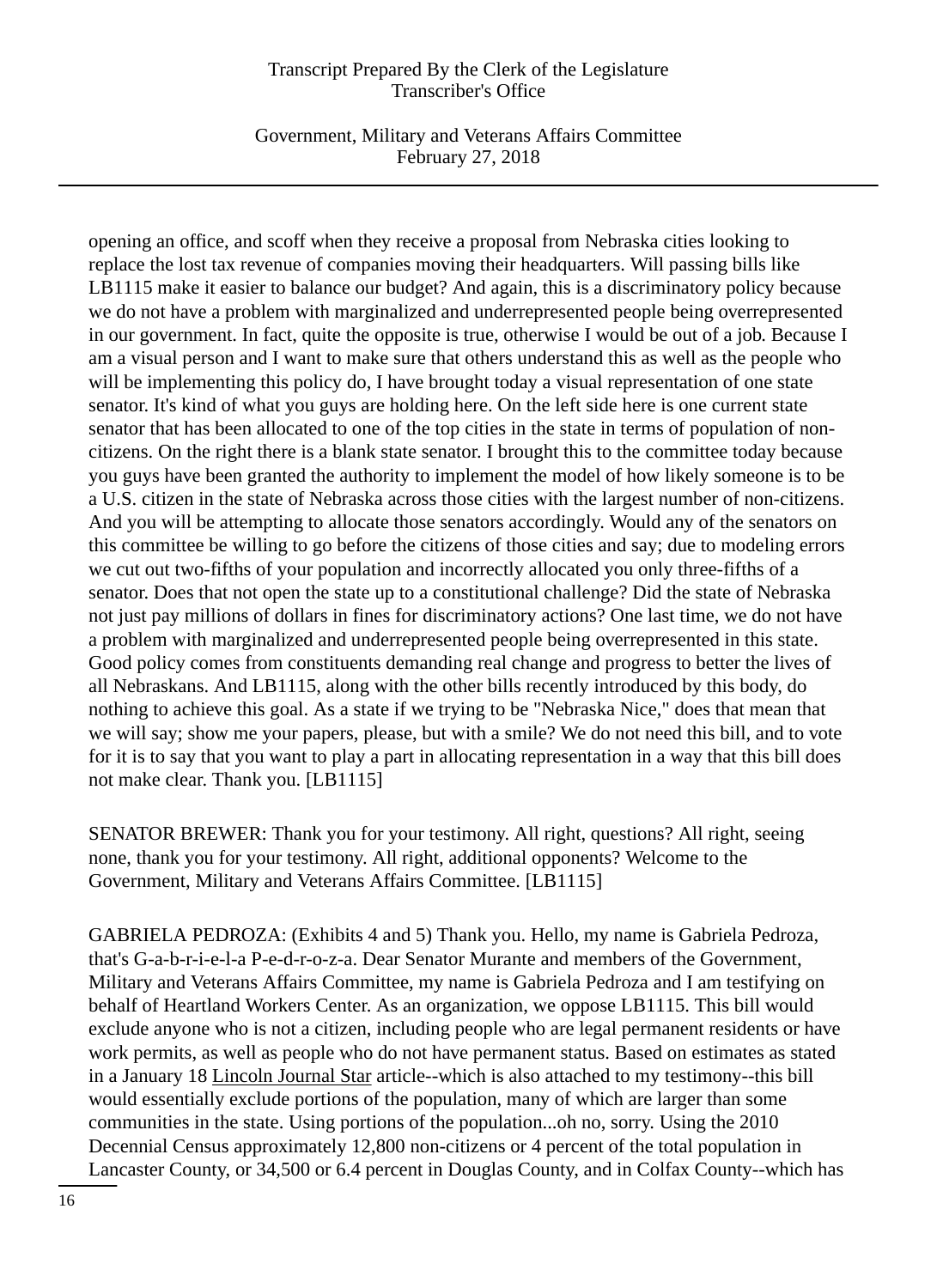Government, Military and Veterans Affairs Committee February 27, 2018

a large immigrant population--approximately 20 percent or 2,000 people would be excluded. Now I'm not sure about you, but it seems to me as if this bill discriminates against a certain group of people. People who have come to this country to seek a better life; who are paying taxes, buying homes and cars, opening businesses and working. All with the goal of making a better life for themselves and their families while strengthening the communities where they live. Just because they cannot vote does not mean that people should be excluded from representation. When I heard this bill, I was shocked because I myself am currently a permanent resident and in the process of becoming a naturalized citizen. With this bill, would I be excluded from representation, and why? I work, I pay taxes, I send my daughter to school. What is the purpose of excluding people like me and how would it benefit Nebraska? Again, I ask you to please vote no on LB1115. Thank you. [LB1115]

SENATOR BREWER: All right, thank you for your testimony. Questions? Questions? All right, seeing none, thank you again for your testimony. All right, additional opponents to LB1115? Welcome. [LB1115]

DAWAUNE HAYES: Hello, my name is Dawaune Hayes, that is D-a-w-a-u-n-e H-a-y-e-s. I am from Legislative District 11, represented by Ernie Chambers in north Omaha, Nebraska. I'm here as an opponent against LB1115 because I come from a community where there's one of the largest concentrations of resettled refugees and new immigrants in the state of Nebraska. We have people from Tehran, Myanmar--formerly known as Burma, an (inaudible) population, and folks from all over Africa and the Middle East. One of the biggest contributors to our economy and to our culture is because of the immigrant population that we have. This bill directly impacts communities of color with higher concentrations of immigrants and non-citizen populations and would significantly impact representation of people who contribute to our current and future economies of our state and our country. For example, DACA recipients who are taxpaying, lawabiding, working persons would be specifically excluded from representation. And we're constantly debating their legitimacy of participating in society when they already do. Omaha and Lincoln are home to the largest concentrations of resettled refugees and immigrants who make valuable economic and cultural contributions to our society. And many of these populations are fleeing persecution, government corruption, and/or environmental issues. As such, they are establishing roots in Nebraska, often enrolling children in public school and participating in local economies. Again, these are people who wish to participate, and although they may not be able to vote because of their citizen status they should definitely be represented. And as the case was made earlier, we're not overrepresented in our current legislative body. So, we're not in 1919 or 1920. And our diversity is going to...of our country and our state, is going to continue to increase with people from all over the country. So, if we start drawing district lines based off of noncitizenry it would disproportionately misrepresent our growing populations. So, if you could please not vote for LB1115, that would be phenomenal. [LB1115]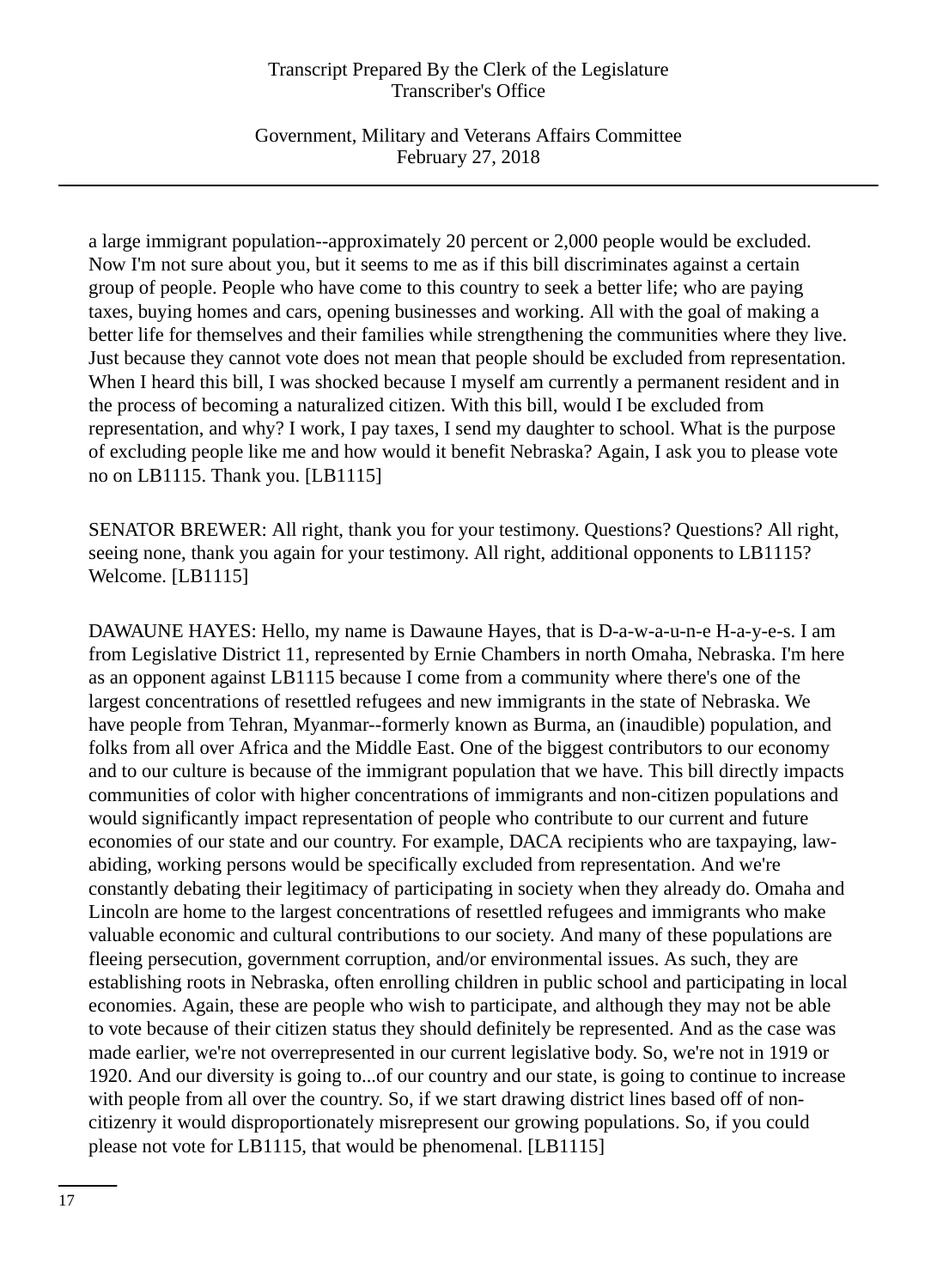SENATOR BREWER: All right, thank you, Mr. Hayes, for your testimony. Questions? Senator Lowe. [LB1115]

SENATOR LOWE: Thank you, Chairman. And thank you for testifying. Why? [LB1115]

DAWAUNE HAYES: Why? It should always be asked. It needs to be in the back of our minds at all times. And when you ask why more than five times you begin to scratch at maybe the surface of the truth. [LB1115]

SENATOR LOWE: All right. Thank you. [LB1115]

SENATOR BREWER: Any additional questions? Seeing none, thank you for your testimony. All right, additional opponents of LB1115? Welcome to the Government, Military and Veterans Affairs. [LB1115]

NATE DOBBS: (Exhibit 6) Thank you. Thank you, Senators. Good afternoon, committee members. My name is Nate Dobbs, and that's N-a-t-e D-o-b-b-s. And I am the staff attorney for the Immigrants and Communities Program with Nebraska Appleseed; which we are a nonpartisan, nonprofit organization dedicated to justice and opportunity for all Nebraskans. And I am here today to testify in opposition to LB1115. I don't want to duplicate what other speakers have said, but I do think it's worth noting for the record that when we're talking about this provision of the constitution we're talking about the number of people who will be counted when the state population is used to determine the number of legislative districts and when we get to the population equality and the boundary equality we're talking about the drawing of those districts. So this is the number that this body will use to draw the maps. And so, our concern is that what's happening is that there will be a significant number of hardworking, taxpaying Nebraskans who are left out of the count of the population. So, what will happen is the districts will be drawn based on a lower-number population minus the non-citizen population. Which, when it comes down to it, the undocumented population alone pays about \$40 million in taxes, state and local taxes, per year. And without representation, that creates a situation where there's some taxation without representation at the state level. And that being said, there's also a thought that comes to my mind is when we talk about the number of people in the state; we're talking about the number of persons. We're talking about the people who are protected under equal protection who have certain, and I will say this, the word "alien" comes up in the constitution another time when we're talking about inalienable rights and protection under the law. These people will be based...the number will be based on an estimate. And I'm not sure what that number will be right now. The census says it's about 82,000 or so, 86,000, I'm not quite sure exactly the number. But, whatever that number will be it means that that number will be excluded from the population. So, we need to really take a step back and think about the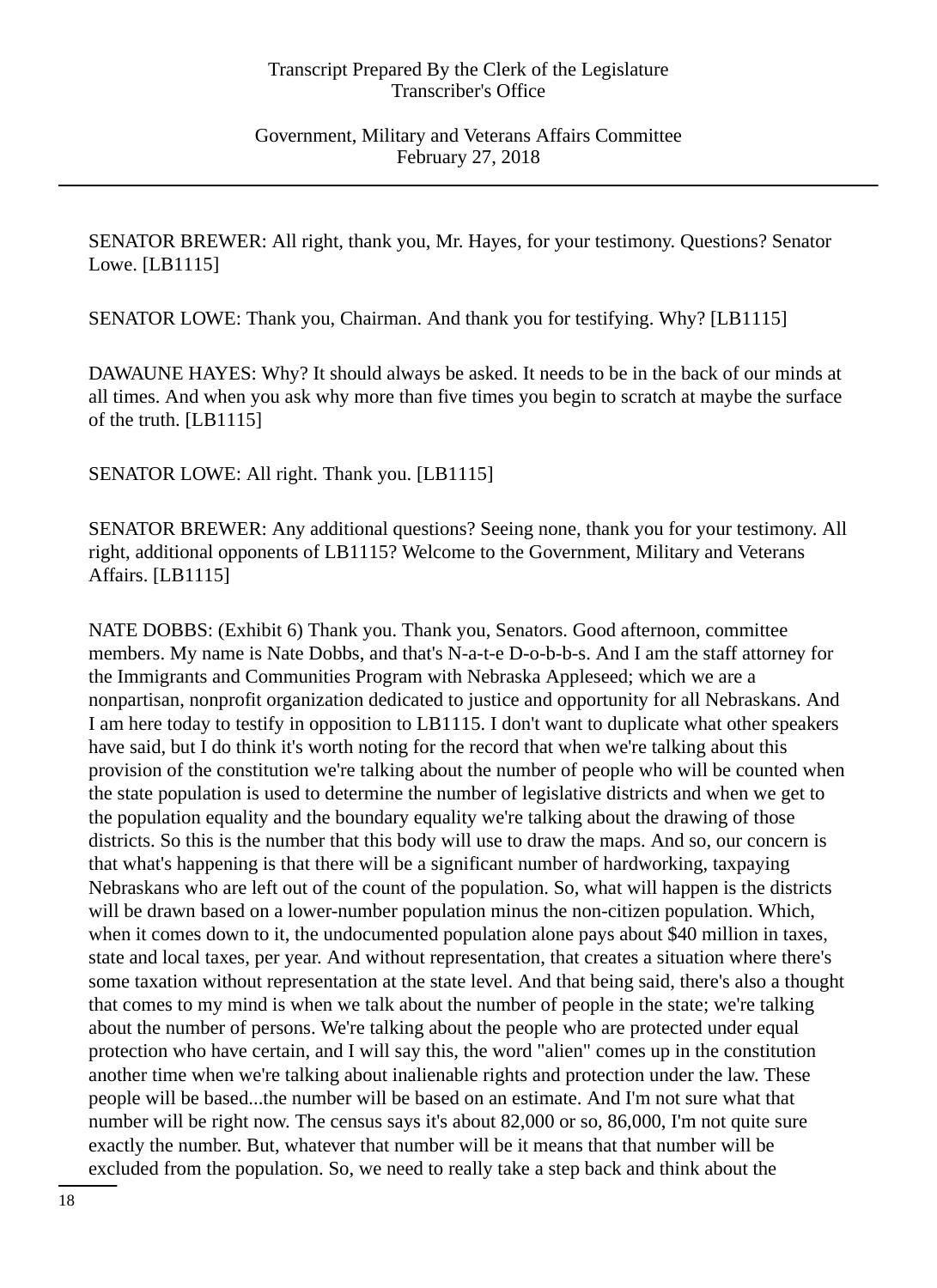Government, Military and Veterans Affairs Committee February 27, 2018

dangerous precedent this is setting because we can't entertain the idea that there are certain groups of people in our state that should not be counted as people, as residents. So, we've been there before. And if this bill is to go in to law, then this body has to stand behind that notion and codify that notion in statute that there are people who are not worthy of being counted in this state. I think that concludes my testimony. If you have any questions, I'd be happy to answer at this time. [LB1115]

SENATOR BREWER: All right. Thank you for your testimony. Senator Hilgers. [LB1115]

SENATOR HILGERS: Mr. Vice Chairman, thank you very much. Mr. Dobbs, thanks for being here. I have a couple questions, but I just want to touch on the last one which is, I do think that there's a difference...and I think it's important for the transcript and for the record to be clear. That I do think there's a difference in saying that...I don't think it follows when you say that someone might be excluded from the apportionment, that therefore they don't count as people. For instance, Hawaii--of all states, which is a fairly progressive state--itself uses a scheme that is not based on total population. They actually restrict all of their apportionment...their base apportionment population is registered voters. And so I don't think it's fair to say, at least in this instance that...may be some circumstances that could be the case, but I think states have wide latitude on not using total population. [LB1115]

NATE DOBBS: Well, and I agree with that to some degree. I will say that Hawaii, I believe they removed the...they don't use the military population because there's a large number of military that are very, you know, mobile. And so a count that includes a military population in the state would probably be...well, greater than their population. Here we're talking about non-citizens who are here making meaningful contributions to the economy and to our society who have been here for maybe 2, 3, 4, 10, 50 years who will then not be included in that number of the population. So, and the reason I say person is because that is the extent to which, and that's the kind of people who have these inherent rights. And that's what the Federal Constitution recognizes when it comes to counting people in the state. Not people minus certain qualifications... [LB1115]

SENATOR HILGERS: I appreciate that very much. I guess I would just follow and say I...you're probably right that what motivated Hawaii's scheme was probably both military as well as probably tourism. But in practical effect, it does exclude non-citizens. So, I just...I guess my point, I think this has been confirmed by the Supreme Court precedent interpreting these types of provisions, is that look, as long as there's a reasonable, rational, nondiscriminatory basis for making that kind of decision: okay. And I don't think it follows, necessarily, from making that kind of decision that it is there for discriminatory...but, I don't know if you would disagree with that statement. [LB1115]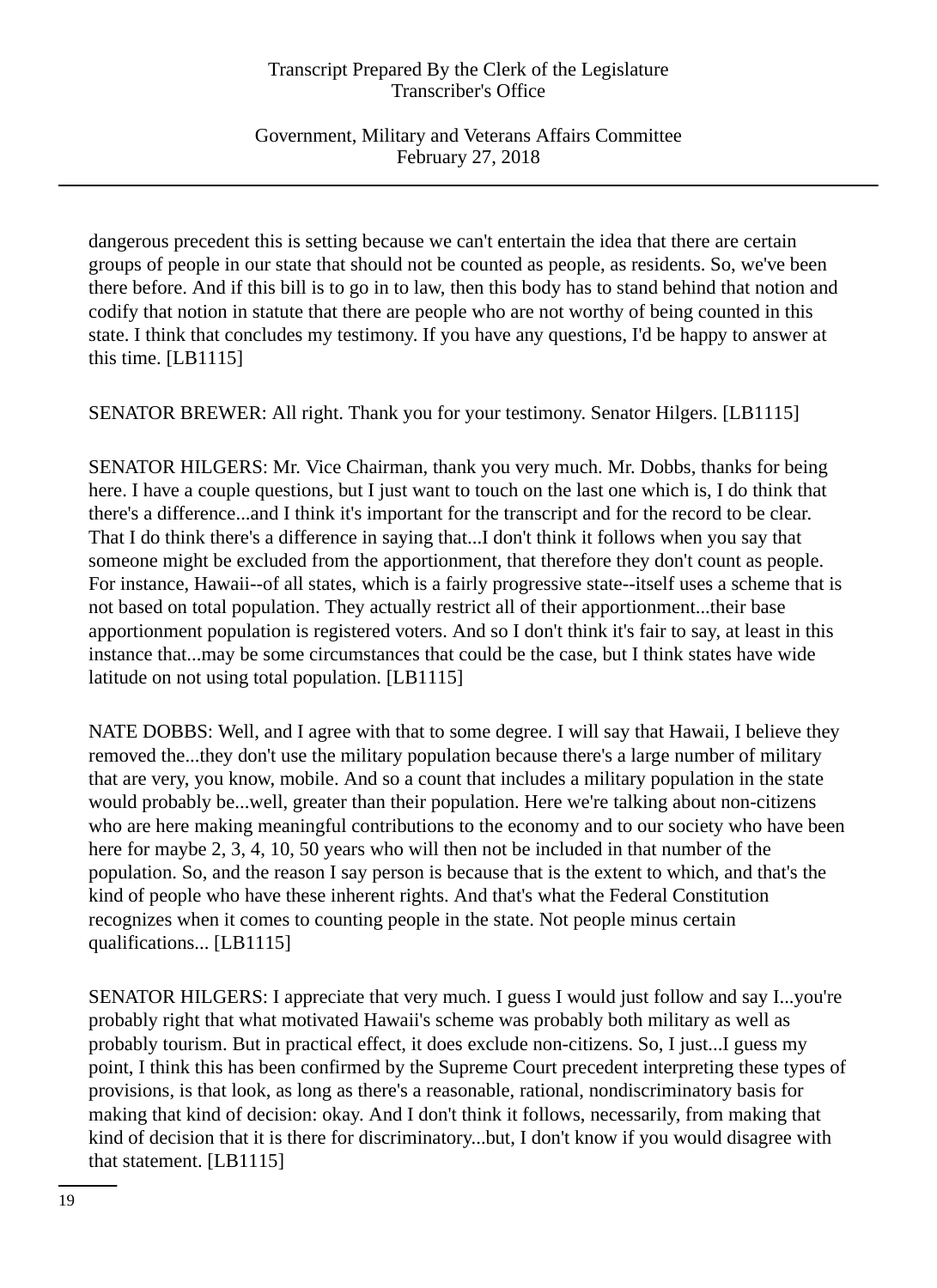Government, Military and Veterans Affairs Committee February 27, 2018

NATE DOBBS: Well, I do because the...because I don't think that there...first, I don't think it would be rational basis. I think we're talking about representation, and in Evenwell, Justice Ginsburg did write that representation is what is at--essentially paraphrasing--at the core of the government and what then leads to voting and drawing legislative districts. So, that by itself I think since that's a concept that's implicit in ordered liberty I believe that that wouldn't be rational basis. I think actually it would elevate to strict scrutiny if it were challenged. But that's...I mean, we could disagree about that, but that's kind of...and secondly; when it comes to counting population the only other historical time I can think of when this question was put to bear was when we were talking about what to do with slaves, and then the Three-Fifths Compromise...so, when we start down this road, that's inevitably what we'll wind up with. [LB1115]

SENATOR HILGERS: So I think Justice Ginsburg...I appreciate that, I'm glad you read the Evenwel decision too. I did as well, and I think Justice Ginsburg even though wasn't at issue in the case I'm certain she discussed Hawaii's regime and I don't think discussed it in a context of a strict scrutiny standard. At least, that's my recollection. But I appreciate that back-and-forth. It really kind of goes to the policy argument to some degree, at least in my view. But I guess the problem I have is from a policy perspective, we can have disagreement and there's been opponents who have disagreed with from a policy perspective. But in some ways, and maybe in the most material way possible, the policy decision, has it not already been made because this is already in the Nebraska Constitution? [LB1115]

NATE DOBBS: When I reviewed the record, I did look back at the 1920 convention. And first, it was introduced as a compromise on a provision that dealt with allocating cities and the county at large separately for redistricting purposes so the conflict between rural and urban was present in the conversation, but this provision was introduced as a compromise that everyone could get behind. From what I read it actually didn't pass, so I'm not quite sure where the language inevitably came from when it was written into the constitution. But that being said, with the fact that it's in the constitution now, there had been times where this has come up. In fact, just recently in the discussion of LB580, which was the redistricting commission bill a couple of sessions ago, where on the floor it was said that it forwards constitutional...like, for being constitutional and the question of excluding aliens came up. So I think there's already been a significant amount of work in determining the constitutionality of it. And the fact that it's there doesn't mean that it's worthy of selective enforcement, kind of cherry-picking provisions of the constitution to enforce. I kind of got off on a little bit there... [LB1115]

SENATOR HILGERS: No, no, no... [LB1115]

NATE DOBBS: Does that answer your question? [LB1115]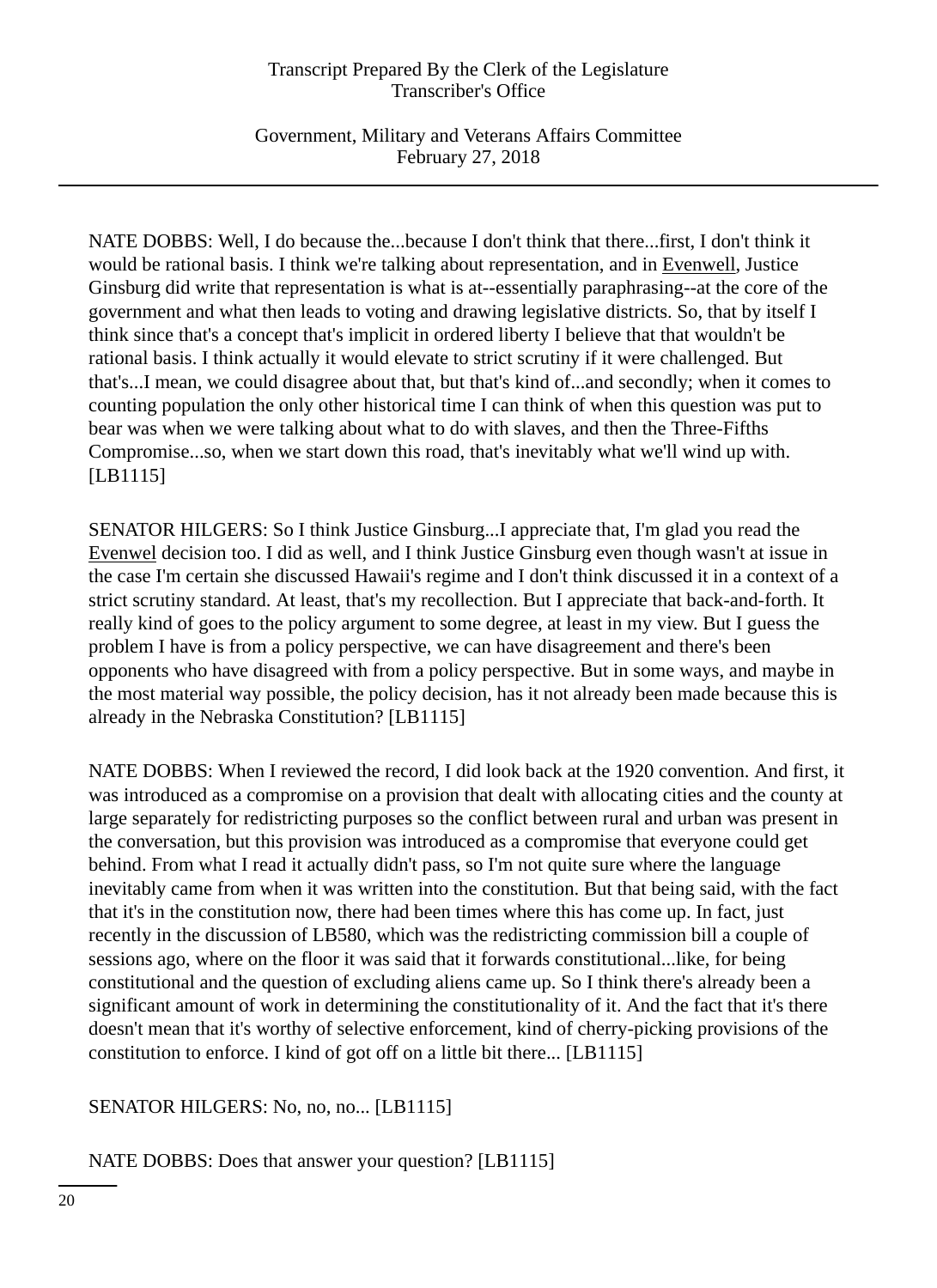Government, Military and Veterans Affairs Committee February 27, 2018

SENATOR HILGERS: ...I appreciate that. And I think you and I agree; I don't think we can selectively enforce anything in the constitution. In fact, I think because it's there we need to enforce it. And so it seems to me because it is there it seems like the only...really the only mechanism for those who believe that it shouldn't be there...in other words, those who believe that as a policy matter in the state of Nebraska should not exclude non-citizens it seems like there's one of two routes, and tell me if you disagree or have a third route...and neither of which, by the way is opposing is LB1115. It is either you propose a constitutional amendment that excises the language in the constitution, that's one. Or secondly, you apply the constitution through a vehicle such as LB1115 to actually draw redistricting maps. And in that case, if you believe that there's an equal protection challenge...I'm sorry, equal protection violation or Nebraska Constitution, as my conversation with Mr. Geis earlier, then you file a lawsuit and you challenge it. In which case either the bill, but more importantly the constitution, will either stand or fall. [LB1115]

## NATE DOBBS: Right. [LB1115]

SENATOR HILGERS: It either will be constitutional or not. It seems to me that although I understand the opposition to the underlying policy here, the vehicle is not opposing LB1115; it is either modifying the constitution or challenging the constitutional provision. Do you see another route? [LB1115]

NATE DOBBS: Not particularly. I mean, I agree because it's in the constitution. So what...is it LB1115 that's the problem or is it the fact that, you know, the constitution is... it may be unconstitutional in the federal sense. [LB1115]

# SENATOR HILGERS: Yeah, right. [LB1115]

NATE DOBBS: So, and I think that those are the two routes. A third is kind of the same, eventually it would be up the Supreme Court, I think, to determine, either the state or the federal, to determine whether or not, you know, it...I think the Supreme Court would...I mean, I think it would fail constitutionally, it's my opinion. But I think that you're right, there are one of two routes. Another would be to ask for an injunction if implemented or if later on it's getting closer to the time in which the count is actually going to occur. So...but, yes. It's the constitutional provision here that is the issue. LB1115 gives us a chance to talk about this, which I appreciate that opportunity to discuss. But I would agree with you with that. [LB1115]

SENATOR HILGERS: Yeah, well I really appreciate your thoughts because I think at the end of the day...I mean, you're an attorney. I mean, this is that sort of a basic foundation of our first-year education in law school. It's you may not like the law, especially one in the constitution, but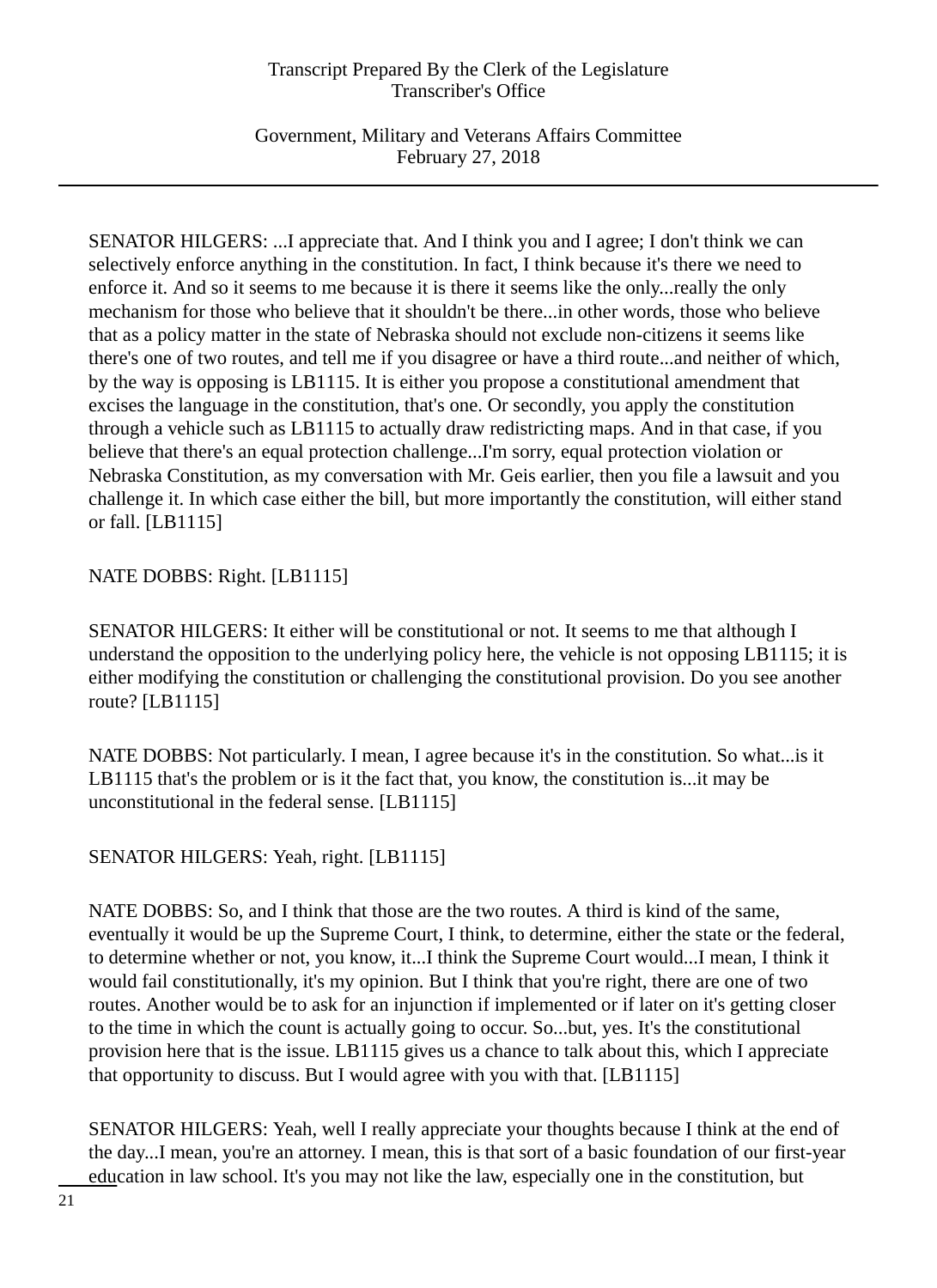Government, Military and Veterans Affairs Committee February 27, 2018

you've got to apply it. But if it's unconstitutional there are routes to challenge it. So I think you and I probably agree on that point and also that maybe we shouldn't be selectively enforcing things. But I do appreciate the back-and-forth. And I appreciate you reading the 2016 Ginsburg Opinion. It was a good primer for us. [LB1115]

NATE DOBBS: It was a good opinion, yeah. And actually, I had it printed off but I didn't bring it up here so I could quote from it, so. [LB1115]

SENATOR HILGERS: Well, I appreciate it very much, Mr. Dobbs, thank you. [LB1115]

NATE DOBBS: Thank you. [LB1115]

SENATOR BREWER: All right, thank you for your question. All right, real quick one here for you. So, we're going to put this on the record. Let's back track a little bit here and talk about the \$40 million in taxes. How do you come up with that? How do you get that number? [LB1115]

NATE DOBBS: I'm sorry, can you repeat that? [LB1115]

SENATOR BREWER: When you were talking about the contribution in taxes, the \$40 million, how did you get that number? [LB1115]

NATE DOBBS: I can get you a copy. That is from the...there was a report in 2017 put out by the...and I cited it in my written testimony, it's itep.org. It's a group that studies tax contributions by immigrant populations. And their assessment in 2017 was that it was \$40 million in the state and local taxes per year. [LB1115]

SENATOR BREWER: State and local? [LB1115]

NATE DOBBS: Um-hum. [LB1115]

SENATOR BREWER: Okay, and then you mentioned a figure of 82,000. Is that just kind of a best estimate, or is there hard numbers on that? [LB1115]

NATE DOBBS: That was from a 2016 census population estimate where they estimated the number of non-citizens in the state. And...that's on the census website and I think...oh, okay it's...in my written testimony, there. But that's kind of the basis... [LB1115]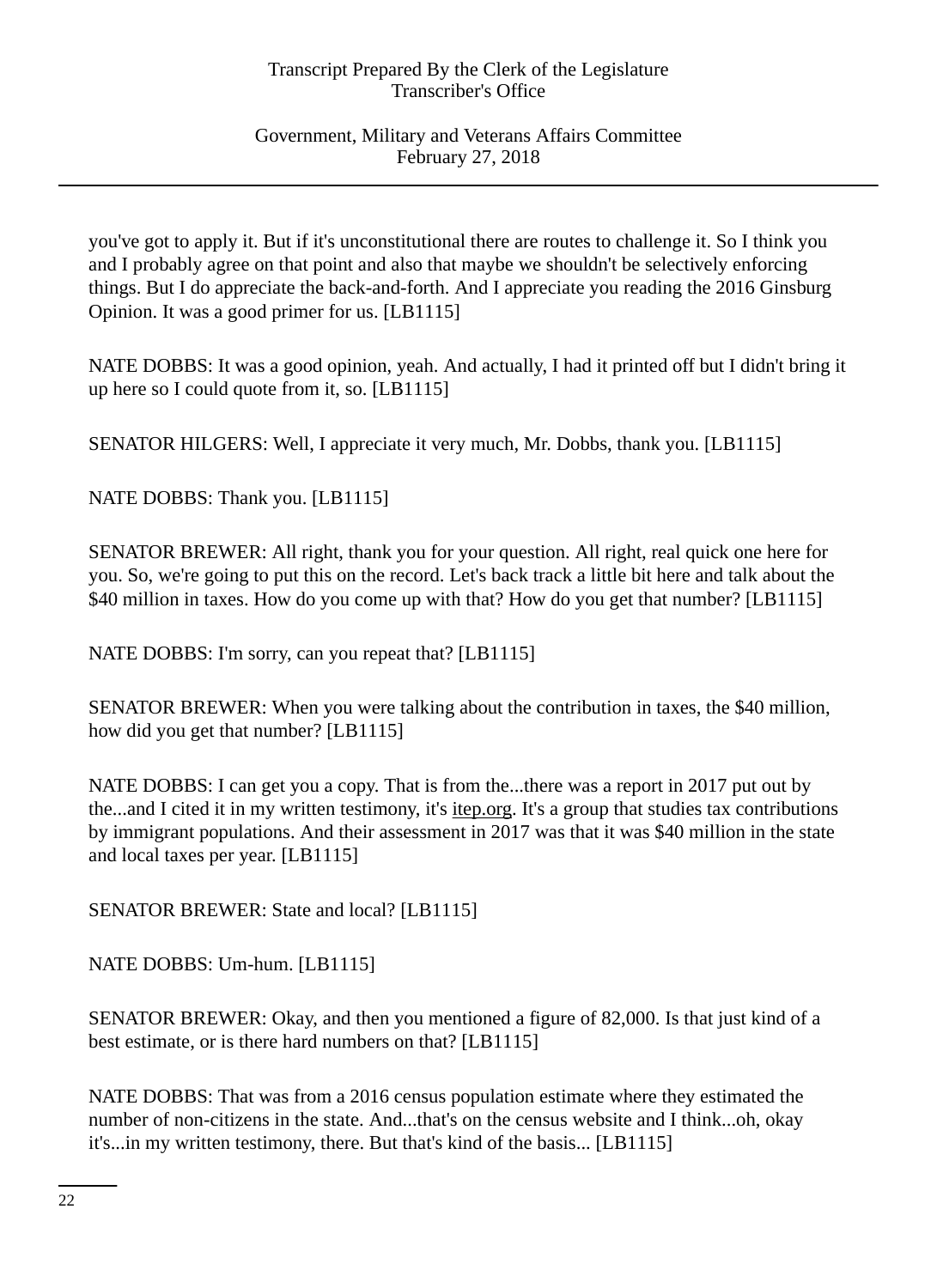Government, Military and Veterans Affairs Committee February 27, 2018

SENATOR BREWER: Okay, I'll reference back to that again. Anyway, additional questions? Oh, yes, Senator Blood, welcome...welcome. [LB1115]

SENATOR BLOOD: Welcome back. And I apologize if I've missed your testimony, so if I'm redundant, I just scanned over your letter. And you're with Nebraska Appleseed? [LB1115]

NATE DOBBS: Yes. [LB1115]

SENATOR BLOOD: Okay. So, one of the concerns I have, and I wondered if you had addressed it, is do you know what the population count in this bill includes people who are too young to vote? Wouldn't that affect...being that I might be 16 or 17 now, but I'll be able to vote in two years. Do you see what I'm saying with the population count? Is that something that the...that was the first thing that came to mind when I read that bill, was my biggest concern. [LB1115]

NATE DOBBS: Well, I think that the...within the census would allocate...and I'm not entirely certain, but when it comes to the population of the state that's going to be a straight count of everybody...and then... [LB1115]

SENATOR BLOOD: So, nonvoters that are not immigrants or people who are not citizens, they'll still be counted in this then? So it's not an issue. [LB1115]

NATE DOBBS: Well the... [LB1115]

SENATOR BLOOD: And maybe Senator Murante would be a better person to ask that question of. [LB1115]

NATE DOBBS: I know the census puts out the citizens of voting age population, which is kind of like the number of eligible people who are of the age to vote but may or may not be registered to vote. But when it comes to determining the population of the state, which is...and then...well, LB1115 would remove the number of non-citizens from that count. Then I believe, and I have to look further at the census, but that's all people in the state. [LB1115]

SENATOR BLOOD: Okay, so regardless of age? [LB1115]

NATE DOBBS: Um-hum. [LB1115]

SENATOR BLOOD: It's not just the people who are of voting age? [LB1115]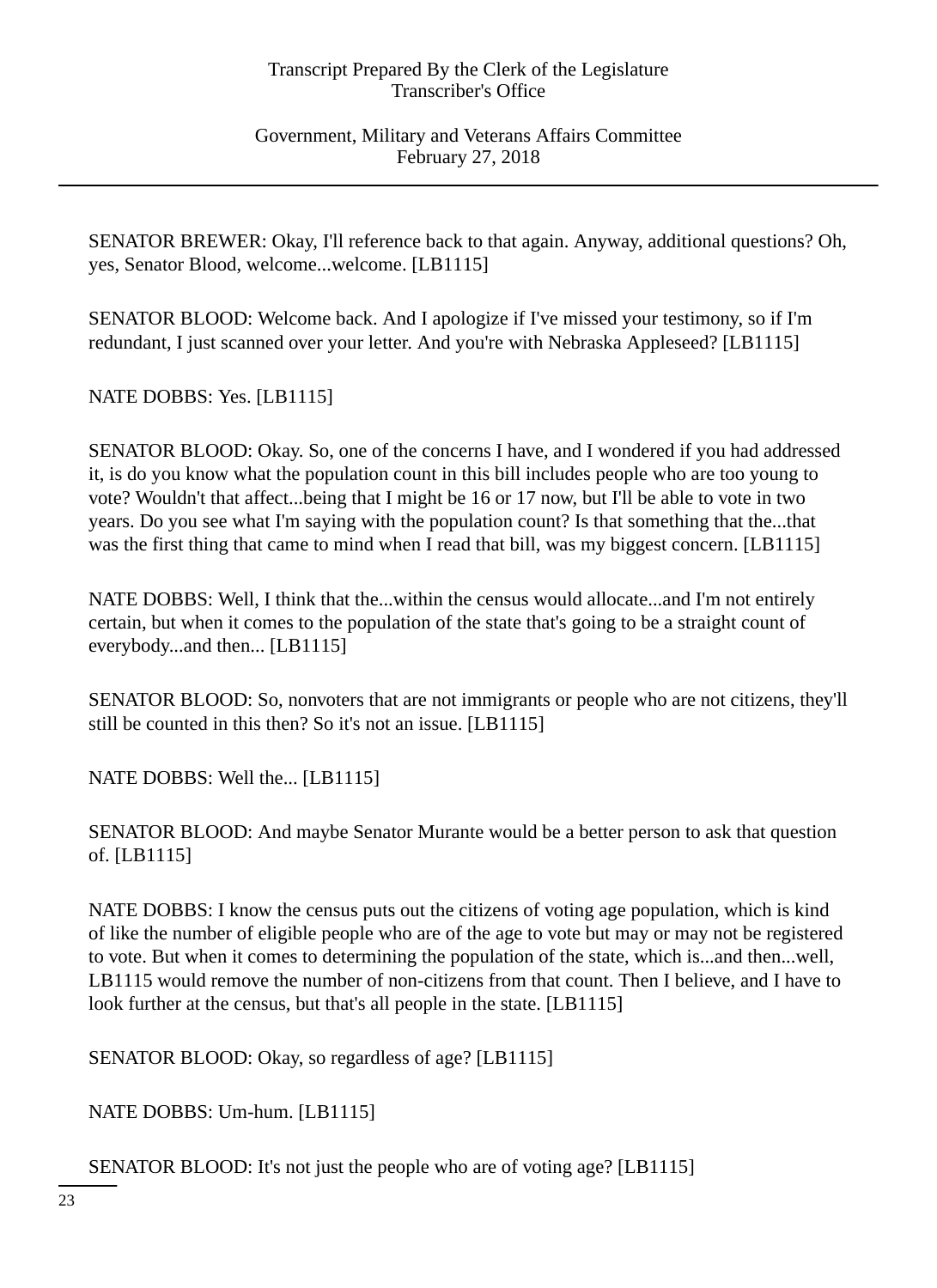Government, Military and Veterans Affairs Committee February 27, 2018

NATE DOBBS: No, because...and I think that that was one of the methods in the Evenwel decision that the plaintiffs wanted to support, was using a citizens of voting age population to draw districts and not the population total. [LB1115]

SENATOR BLOOD: Well, I just want to make sure we're not harkening back to when slaves were two-third of a person, or...you know, that would just be a horrible direction to be going in, so. I appreciate...and again, I jumped in at the end. I apologize and that's probably...I should clarify that with Senator Murante. [LB1115]

NATE DOBBS: Okay. Well, and I'd be happy to follow up with any other questions that you have, too, anytime. [LB1115]

SENATOR BREWER: All right, additional questions for Mr. Dobbs? I understand that we're running out of literally hours and minutes in Government Committee here and we like to grill lawyers, and you just happened to be in the right place at the right time (laughter). [LB1115]

NATE DOBBS: I was waiting for my time at the chair here to get the grilling. I appreciate that. [LB1115]

SENATOR BREWER: Anyway, thank you for your testimony... [LB1115]

NATE DOBBS: Thank you, very much. [LB1115]

SENATOR BREWER: ...and being a good sport. [LB1115]

NATE DOBBS: Thank you. [LB1115]

SENATOR BREWER: All right, additional opponents? Come on up. Welcome to the Government, Military and Veterans Affairs Committee. [LB1115]

ANNA HERNANDEZ-VALENCIA: Thank you, sir. Honorable Senators, it's a pleasure being here. My name is Anna Hernandez-Valencia. I am a private citizen here to propose (sic-oppose) LB1115. I'm a proud...I'm sorry... [LB1115]

SENATOR BREWER: Could you spell that? [LB1115]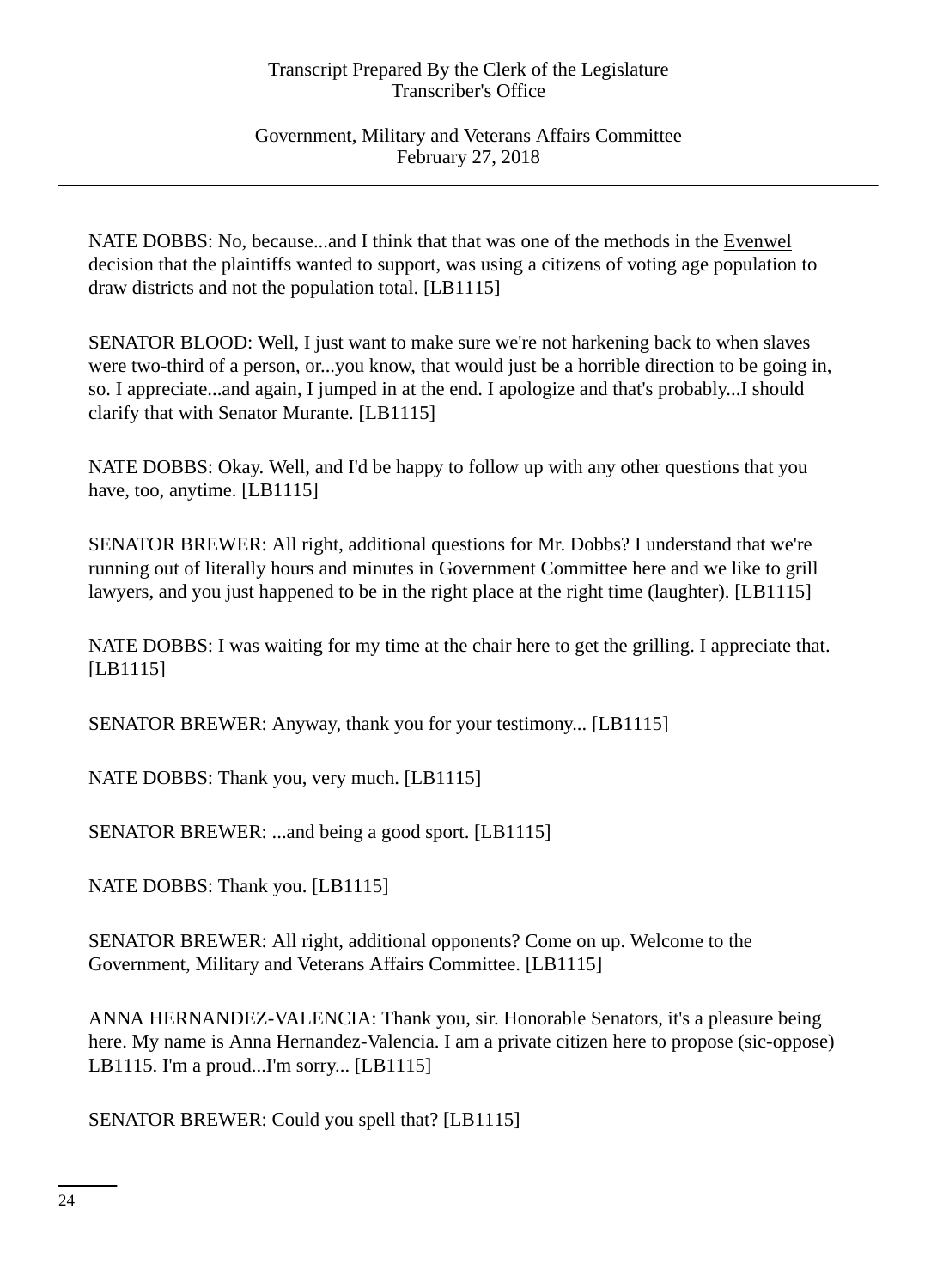Government, Military and Veterans Affairs Committee February 27, 2018

ANNA HERNANDEZ-VALENCIA: Sure; A-n-n-a, last name is Hernandez, H-e-r-n-a-n-d-e-z, hyphen, Valencia, V-a-l-e-n-c-i-a. [LB1115]

SENATOR BREWER: Thank you. [LB1115]

ANNA HERNANDEZ-VALENCIA: Okay. I'm a proud taxpaying American citizen, born and raised in south Omaha. I know a lot of people who are currently residents of the United States who pay taxes. I even know people who are undocumented who are paying taxes on their ITIN number. I truly believe that this boils down to taxation without representation in its, you know, in its simplest form. You know, there's approximately, from the last report that I read from the State Department, about 65,000 serving in the military who are residents of the United States, legal residents, and who pay taxes. You know, where would they, you know, stand in this particular situation? And I clearly believe that is un-American. Also...I also, you know, think that the term "alien," you know, in the context in the 1920s is very different from what it is currently in 2018. You know, there was a time when women were considered property of their husbands. So things change. And, you know, that should be up for discussion as well. So, with that, I would like to ask you to vote against LB1115 and thank you for your time. [LB1115]

SENATOR BREWER: All right, thank you for your testimony. Questions? Senator Blood. [LB1115]

SENATOR BLOOD: Thank you, Senator Brewer. And I only have one question. First, I want to say very eloquent. Good job, by the way. [LB1115]

ANNA HERNANDEZ-VALENCIA: Thank you. [LB1115]

SENATOR BLOOD: So, I was very interested in your comment about the military; what did you say, there was 65... [LB1115]

ANNA HERNANDEZ-VALENCIA: Yes, in a report from the State Department. Now, it was, I believe, it was 2009. So, obviously, I'm sure those numbers have increased. But my question is where do these U.S. military members, what would their...you know, where would they stand because I know, personally, many have settled in Omaha... [LB1115]

SENATOR BLOOD: Right. [LB1115]

ANNA HERNANDEZ-VALENCIA: ...and they're U.S. residents, they're not U.S. citizens but U.S. residents. So, that is one of my concerns. [LB1115]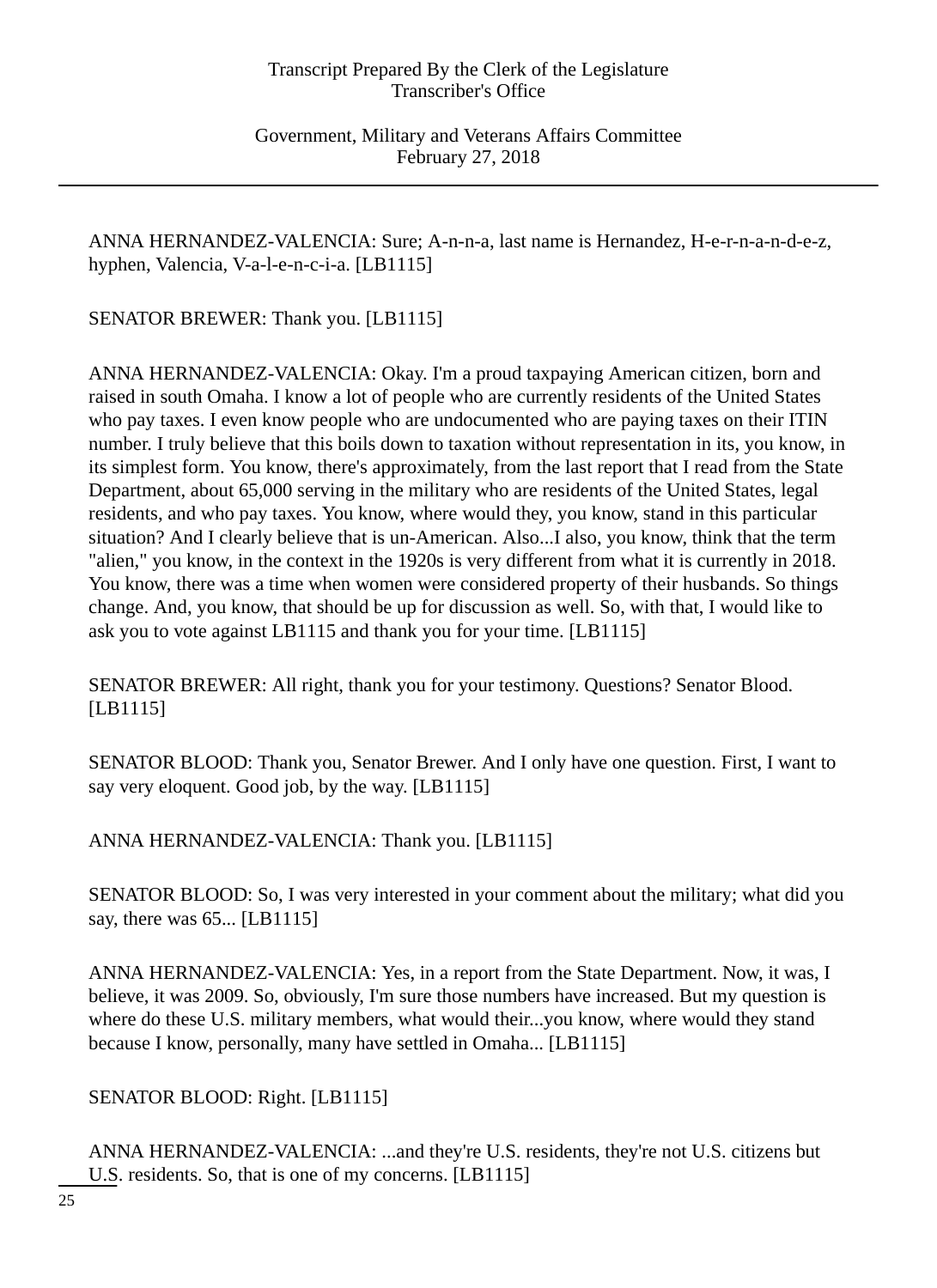SENATOR BLOOD: And they're willing to put their lives on the line for us every day and their families also serve, and so we pay them back by taking away their voice, is what I hear you saying. [LB1115]

ANNA HERNANDEZ-VALENCIA: Yes, ma'am. [LB1115]

SENATOR BLOOD: Thank you. [LB1115]

ANNA HERNANDEZ-VALENCIA: Thank you. [LB1115]

SENATOR BREWER: Just a...just a kind of a note, here, before you run away, which I don't blame you for wanting to run away (laughter). The way we normally do it is we have a voting officer assigned to the unit. The unit voting officer, normally what they'll do is go off your military I.D. and drivers license and that determines your residency as far as what state. And that's kind of the process because the problem is because you are moved enough that sometimes it is a challenge to figure out what your home of record is. So, the combination of those two documents and your voting officer, who normally monitors those issues because most military personnel vote absentee because of the difficulty of being somewhere near a polling booth to be able to do it. But, anyway, I thought I'd just throw that out there so you kind of understood how sometime we are in that position... [LB1115]

ANNA HERNANDEZ-VALENCIA: Oh, I was referring to a legal U.S. residents, not...I mean who are in the military, serving in the military not U.S. citizens. I'm sorry, did I...was there... [LB1115]

SENATOR BREWER: Okay, I'm with you on that. Normally, as soon as they are in, we start a process immediately to try to make them U.S. citizens... [LB1115]

ANNA HERNANDEZ-VALENCIA: Okay. [LB1115]

SENATOR BREWER: ...that's part of the bonus, I guess, of both serving and that process to make them citizens. So, if they're doing it right they should be in that process of being citizens as soon as they're raising their hand to, you know, be a part of the military because... [LB1115]

ANNA HERNANDEZ-VALENCIA: Really? When did...just out of...because I know that there were some soldiers who had been deported to Mexico even though they have served in the military. So how does...I mean, were they not, like, automatically... [LB1115]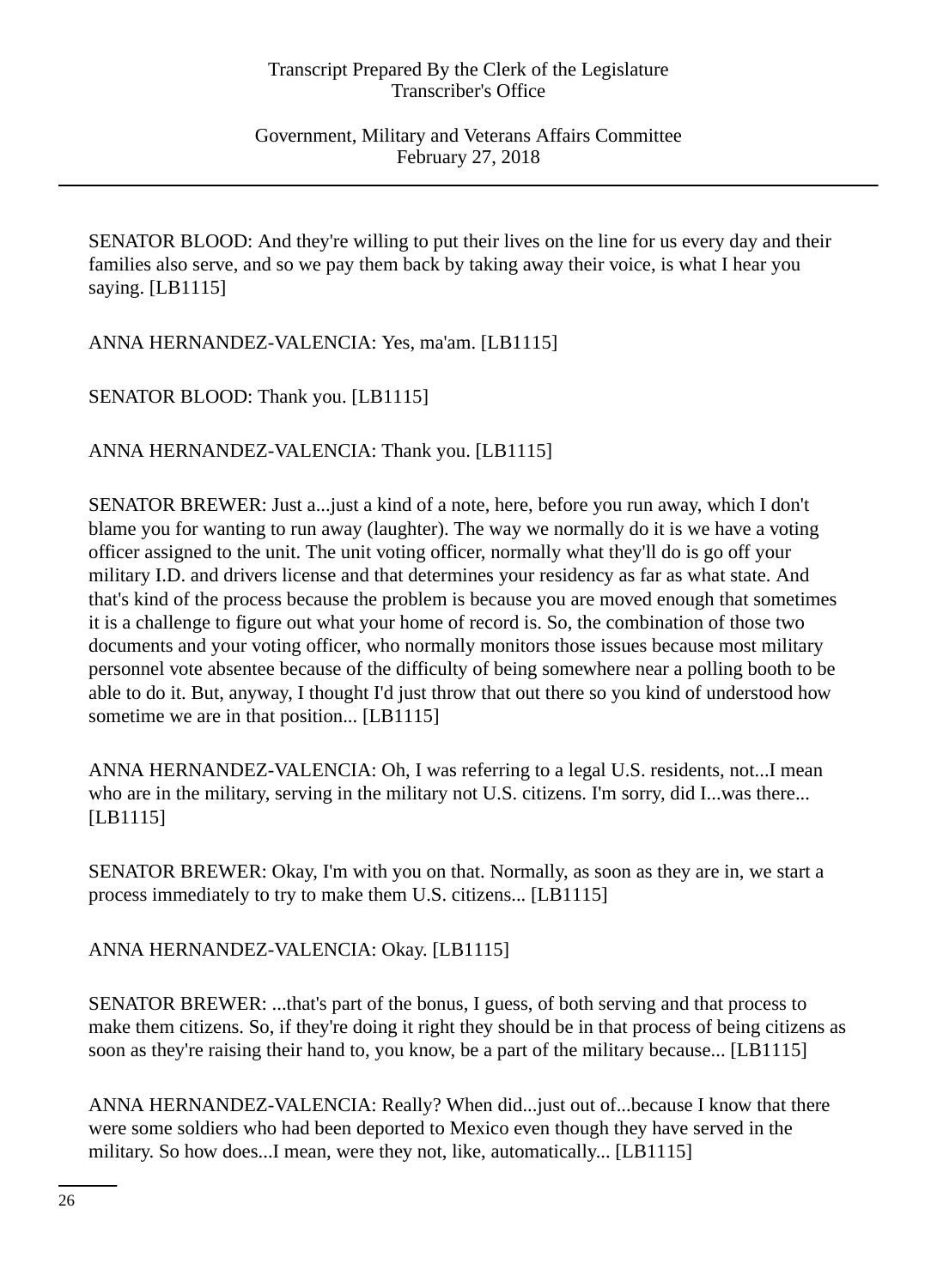Government, Military and Veterans Affairs Committee February 27, 2018

SENATOR BREWER: Well, they have to go through a process. I mean, it's not like it's a magical thing. You have to begin that process once you're a part of the armed forces and have met your requirements for your initial entry portion, your basic and AIT, or advanced individualized training. But at that point, if they wish to, then that starts the process for them to be citizens. But again, that is voluntary. You don't...it's not a mandatory thing. But anyway, if you wanted to, later, I'd be glad to kind of fill you in on that. [LB1115]

ANNA HERNANDEZ-VALENCIA: Yeah, definitely. [LB1115]

SENATOR BREWER: And anyway, thank you again for your testimony. [LB1115]

ANNA HERNANDEZ-VALENCIA: Thank you. [LB1115]

SENATOR BREWER: Okay, additional opponents? A familiar face. One of my favorite people (laughter), because he keeps his word every time. [LB1115]

JOHN CARTIER: Yes, sir, that's right. [LB1115]

SENATOR BREWER: Welcome. [LB1115]

JOHN CARTIER: Thank you. Good afternoon, Senators. For the record my name is John Cartier, spelled J-o-h-n C-a-r-t-i-e-r. I'm coming before you today to testify in my official capacity as director of voting rights for Civic Nebraska, a nonpartisan, nonprofit organization dedicated to voting rights and protecting the rights of fellow Nebraskans. Before I begin on just my one small point I wanted to make, I just want to extend a thank you to all of you for making my first year in the Unicameral a good one. You've been relatively kind to me, Senator Brewer, so I appreciate it (laughter). Regarding LB1115, the one point I would like to make is that I don't think we should viewing this bill as simply just a means of effectuating what's in our constitution because if you read the bill it actually goes above and beyond what is in our constitution. It says that you cannot draw apportionment boundaries for legislative districts, it doesn't mention the Supreme Court, it doesn't mention election subdivisions at all. So, this at the very best is an expansion of that practice in the constitution. It's not merely just effectuating what's in there. And with that, that's really all I had to say. I believe the testimony behind me had excellent points. [LB1115]

SENATOR BREWER: Senator Hilgers. [LB1115]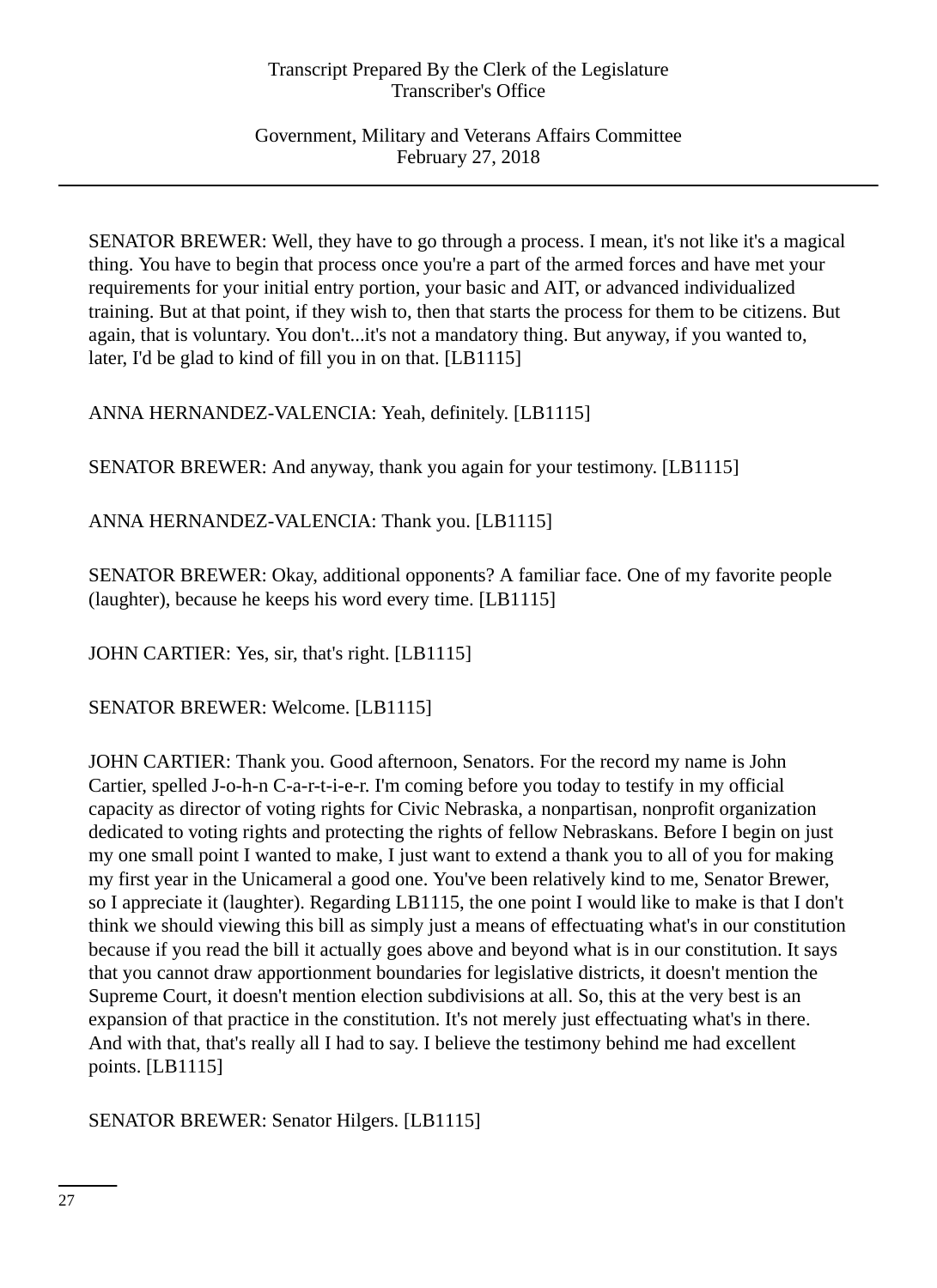Government, Military and Veterans Affairs Committee February 27, 2018

SENATOR HILGERS: Thank you, Mr. Vice Chairman. Thank you, Mr. Cartier, for being here. I have very much appreciated in the Government Committee this year. So if we were to strike, in the green copy of the bill, all the references to the other political subdivisions and Supreme Court and the like, would you support the bill? [LB1115]

JOHN CARTIER: I cannot speak on behalf of the organization without discussing it further. But I think the prior concerns listed mainly the method of how you apportion it or calculate the representation in a computer program that's up to 10 percent wrong, I think that it causes a lot of concern. Especially if we want to preserve representation out in the rural districts, which I think is important. [LB1115]

SENATOR HILGERS: Well, you were here, I think I saw you, with my conversation with Mr. Dobbs earlier. [LB1115]

JOHN CARTIER: Um-hum. [LB1115]

SENATOR HILGERS: You would agree with me, wouldn't you that the way that if you didn't agree with the policy preference that is in Article 3, that the way to do that is not to necessarily to oppose LB1115, although you could, I suppose. It's actually to either revise the constitution or have it implemented and then challenge it in court. [LB1115]

JOHN CARTIER: I think it is still a good idea to come down here if you really don't support the idea that's in the constitution, at least put it on the record... [LB1115]

SENATOR HILGERS: No disagreement there, and I don't mean to suggest that anyone opposing it should not. That's certainly not my suggestion whatsoever. But I am...if the argument is don't pass LB1115 because of the policy preference, we don't...and if we don't like the policy preference and we don't want it applied. The way to do that is not...is to address the constitutional provision, not the statute. [LB1115]

JOHN CARTIER: Or you could just leave it as-is, because as Senator Lowe has mentioned, the students now currently enjoy great representation and that's because of what we have in place right now is...I don't want to say we're ignoring the constitution, we just don't have a reliable means of effectuating what's in there without spending, you know, probably millions of dollars going door to door checking on the non-citizen population. [LB1115]

SENATOR HILGERS: That is a very fine lawyering (laughter), but we are...that is exactly what we are doing. We are ignoring the constitution. I mean, if we're not applying it we're ignoring it.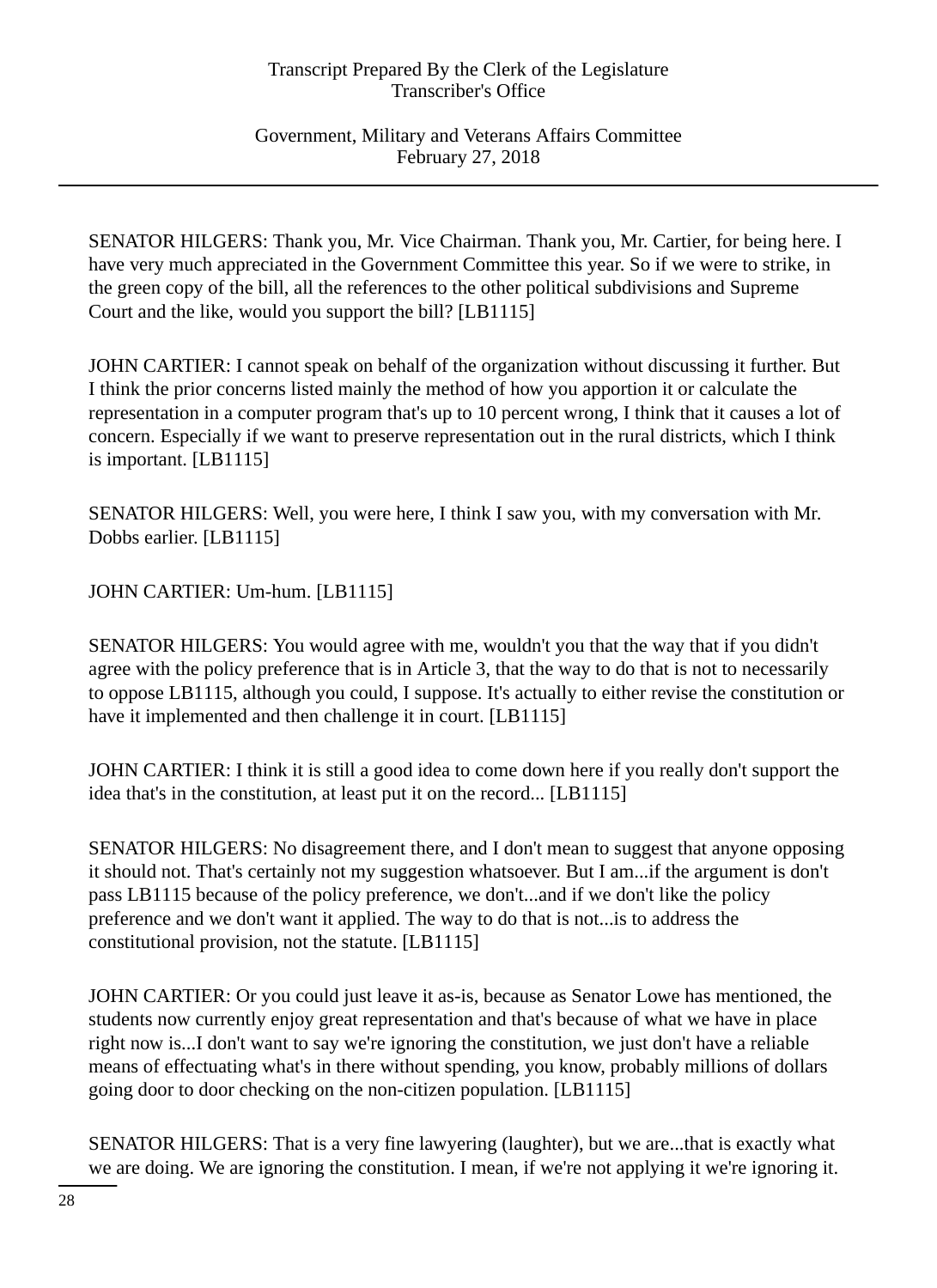Government, Military and Veterans Affairs Committee February 27, 2018

I mean, that there's no if shall be practicable, it says "shall," I mean "it shall." And so, if we're not doing it, we're ignoring it. I mean, I understand...I understand what you're saying, but I don't...at the end of the day, that's exactly what we're doing. But...and I know you might disagree with me. But let me just go back to the initial point you did make. If the policy preference for legislative districts--and I agree with you, it's one of the questions that I had when I looked at this--because the constitution doesn't reference the Supreme Court, although I think Senator Murante did mention the judiciary, so there might be another provision there, I haven't seen it. [LB1115]

JOHN CARTIER: Um-hum, yeah. [LB1115]

SENATOR HILGERS: I just...I agree with you, insofar it does not perfectly match the contours of Article 3. So I'm with you there. But at the same time, if it does seem...it seems that it's rational to have one system of apportionment. And if the Nebraska Constitution says for legislative districts this is how it should go, it does seem rational that we would apply that same system...and not having another, conflicting system for other districts, for other elected offices. So, we wanted to get your comment on that. [LB1115]

JOHN CARTIER: Yeah, I'll respond to that, Senator Hilgers. If that is in the constitution right now, there is nothing stopping you guys right now from going forward with making sure the population reflects what's, you know, provided for in the constitution. I'm not sure if we require additional legislation that expands the criteria to other elections, and that's kind of where we're coming from. We don't want to expand what's currently in place and we think it's kind of...may be insulting to some members of the communities that are represented in this bill to, you know, try and codify language that says we're not going to represent them. So, there's that additional ailment. Is it a required bill to be able to implement what's in the constitution right now? I don't think so. [LB1115]

SENATOR HILGERS: And I guess...so, I don't disagree with you that there are many people here who have testified in opposition because they don't agree with the policy preference. I get that. I guess...and I'm not asking you to agree with the policy preference. But I guess my point is...or my question is more narrow; is it rational? You may not agree with it, but is it rational for the state of Nebraska to say if we have one form of apportionment for legislative districts mandated to us by the constitution it's rational for us to have that same form of apportionment, whatever that form might be, for our other intrastate political offices. Putting aside the fact I know you disagree with the policy preference, but is it rational for the state to say we just want to have one system for all offices? [LB1115]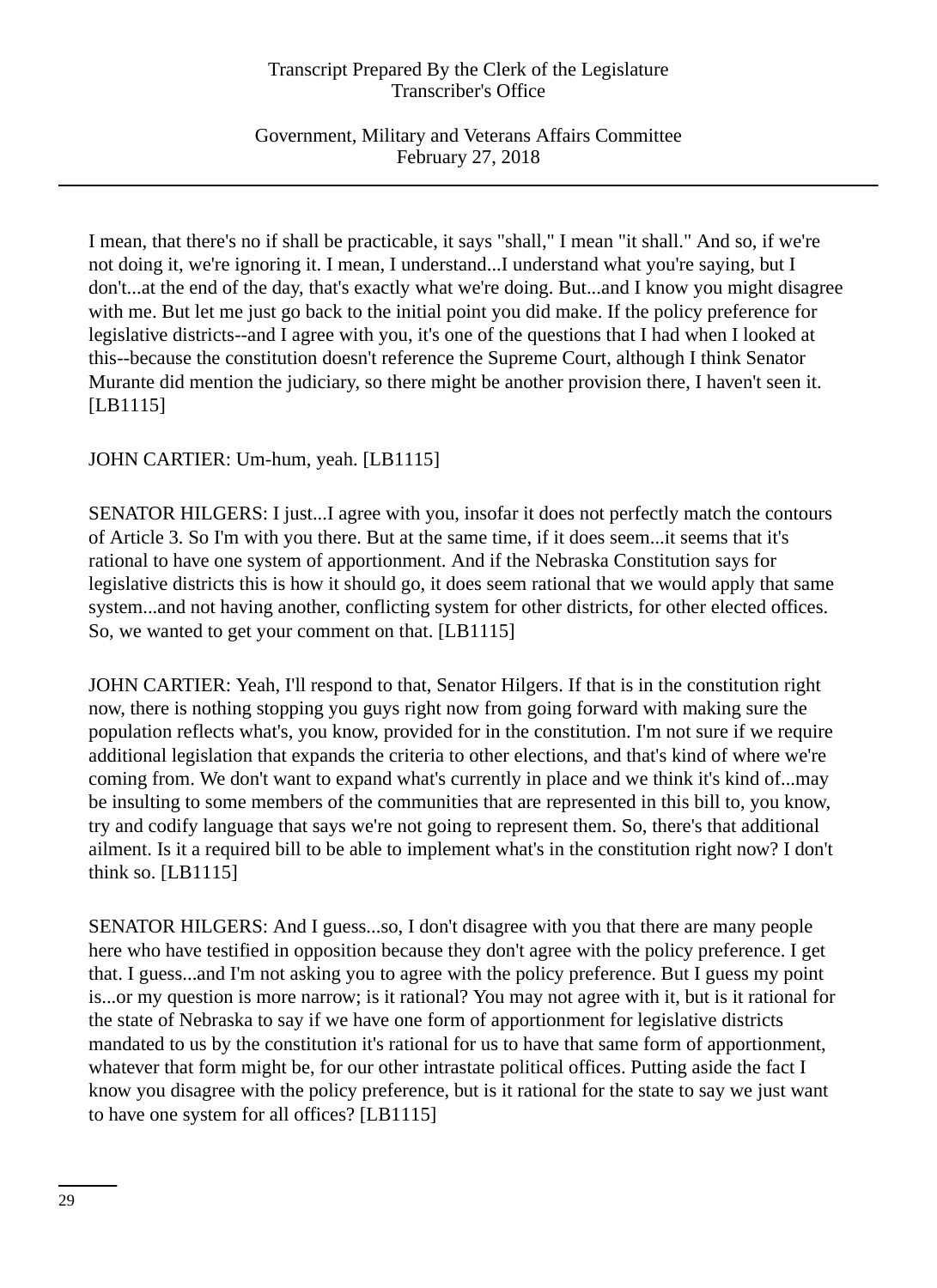Government, Military and Veterans Affairs Committee February 27, 2018

JOHN CARTIER: Perhaps, but I would also respond that it's only rational if the underlying provision of the constitution itself is rational, if that makes sense. [LB1115]

SENATOR HILGERS: And the only way for us to find that out is to have a court challenge and have a court rule on it, right? [LB1115]

JOHN CARTIER: (Laughing) Oh, well, you know, that would cost time and money, but... [LB1115]

SENATOR HILGERS: Well, but that's why we got courts, you know, that's why we have all these decisions. [LB1115]

JOHN CARTIER: That's right. That's right. [LB1115]

SENATOR HILGERS: That's what keeps us in business, right? [LB1115]

JOHN CARTIER: (Laughing) Yeah. [LB1115]

SENATOR HILGERS: Well, I appreciate the back-and-forth. I don't know if we'll get a chance...we'll see what you say to other questions, I might jump in again, but... [LB1115]

JOHN CARTIER: Yeah. [LB1115]

SENATOR HILGERS: ...I do appreciate your insight throughout the year and for you coming down on this bill today. [LB1115]

JOHN CARTIER: Thank you, Senator. [LB1115]

SENATOR BREWER: All right, thank you. Additional questions? You do know that potentially you could be the last attorney to be before us here (laughter)... [LB1115]

JOHN CARTIER: I could be. [LB1115]

SENATOR BREWER: ...so there are those who are itching to... [LB1115]

JOHN CARTIER: Oh no, I might have done it (laughter). [LB1115]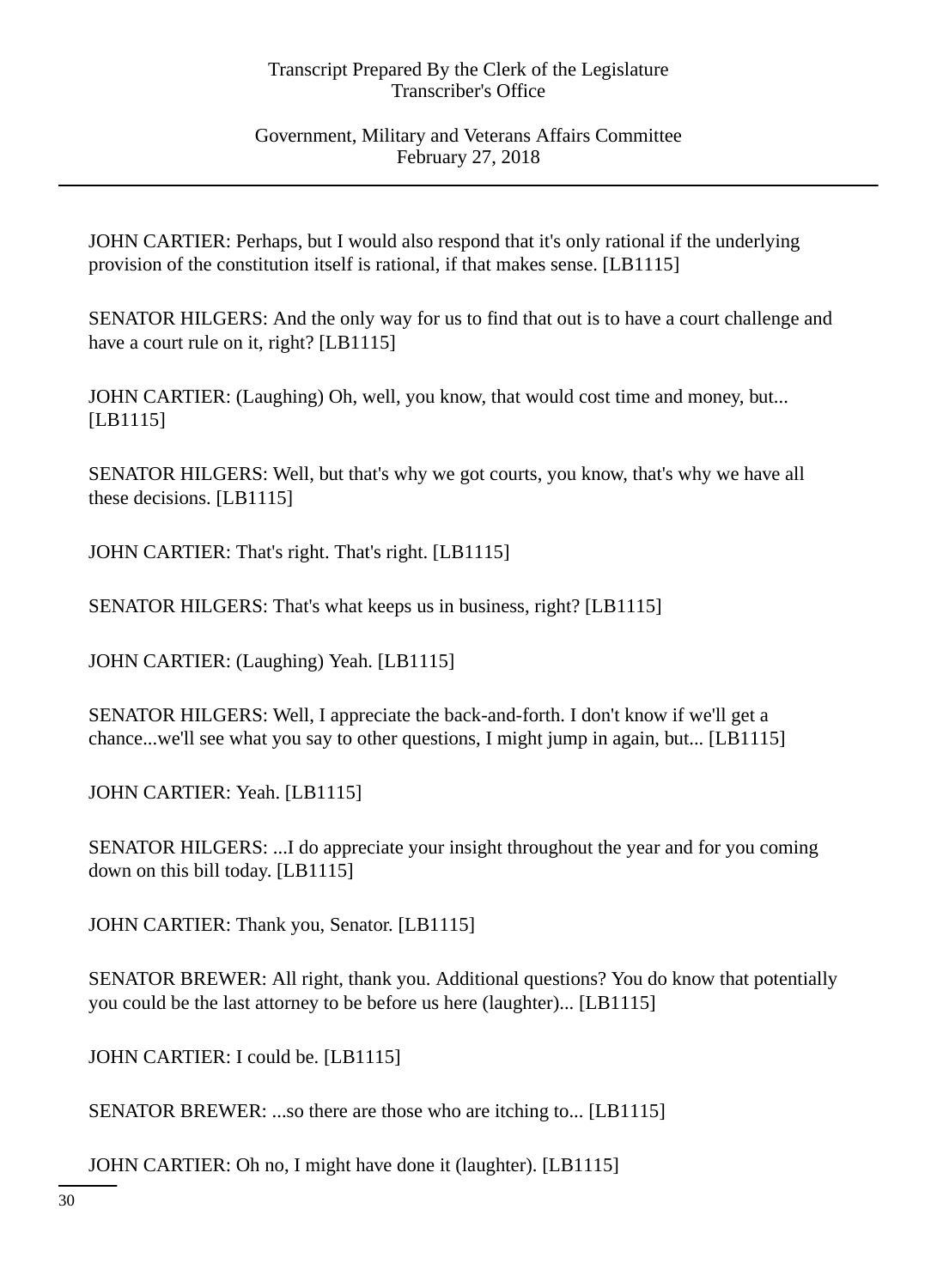Government, Military and Veterans Affairs Committee February 27, 2018

SENATOR BREWER: Really? There might be a few more (inaudible)... [LB1115]

JOHN CARTIER: Was it by design? I don't know. [LB1115]

SENATOR BREWER: We'll save the hard questions for later then. Any additional questions? Seeing none, thank you, sir. [LB1115]

JOHN CARTIER: Thank you. [LB1115]

SENATOR BREWER: Okay, additional opponents...before I lose my voice. Opponents? Those in the neutral capacity? Seeing none, we will have a slight delay for Senator Murante to return. [LB1115]

SENATOR HILGERS: Where did he go? [LB1115]

SENATOR BREWER: We'll have to assume somewhere important (laughter). Just throwing that out there. [LB1115]

SENATOR THIBODEAU: I think he waives closing. [LB1115]

SENATOR BLOOD: I think so. [LB1115]

SENATOR BREWER: Did he? [LB1115]

SENATOR THIBODEAU: I'm joking (laughter). [LB1115]

SENATOR BREWER: (Laughing) Oh, he did? Wow am I gullible. (Recorder malfunction) [LB1115]

SENATOR THIBODEAU: You didn't just waive did you (laughter)? Closing? [LB1115]

SENATOR MURANTE: Yes. [LB1115]

SENATOR THIBODEAU: I was right, see? [LB1115]

SENATOR BLOOD: I thought he was waving hello. [LB1115]